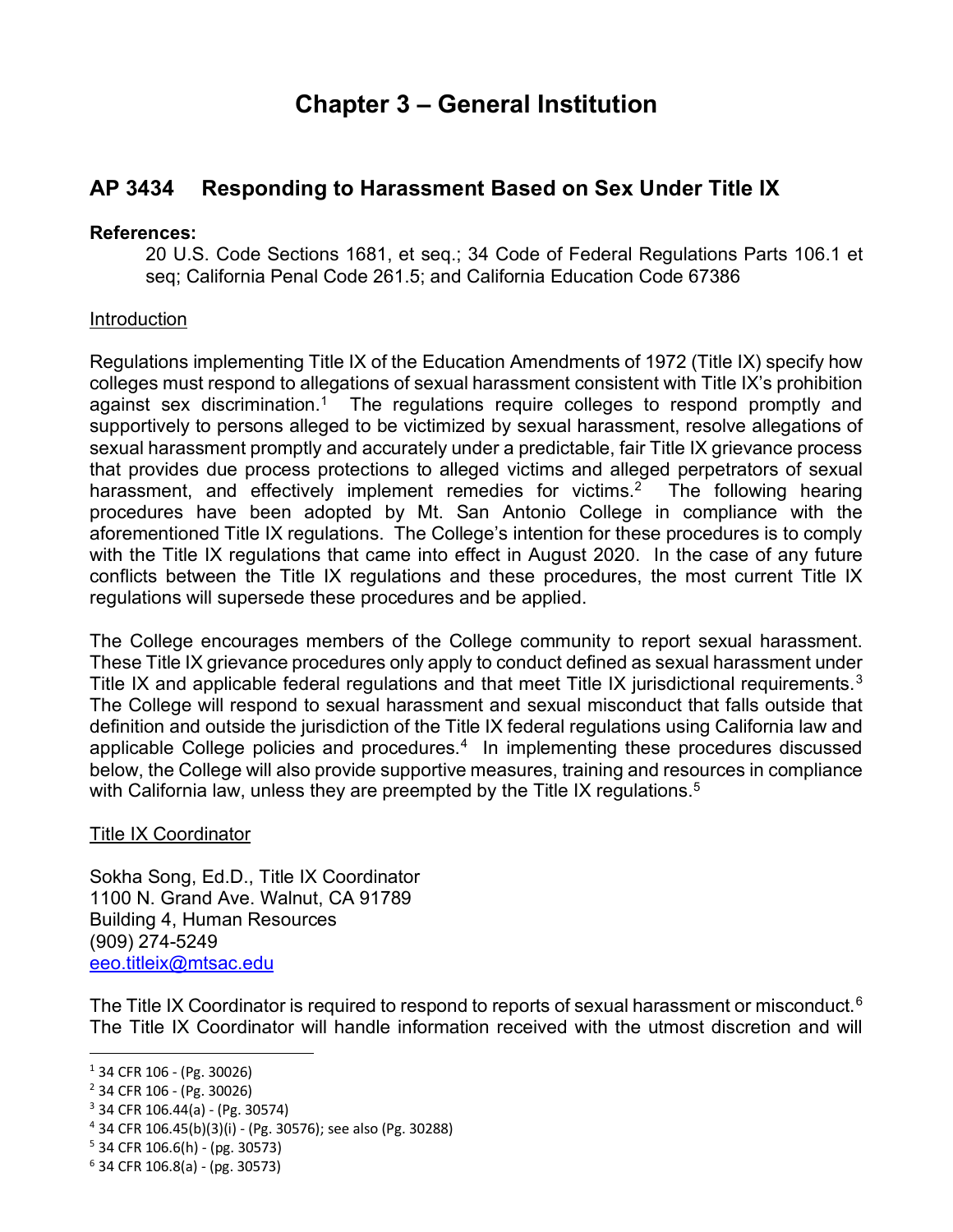share information with others on a need-to-know basis. For example, the Title IX Coordinator may need to address public safety concerns on campus, comply with state and federal legal requirements, or share information to implement supportive measures.<sup>[7](#page-1-0)</sup>

A report of sexual harassment to the Title IX Coordinator does not necessarily lead to a full investigation. $8$  The Complainant must choose to file a formal complaint as defined below to initiate an investigation under these procedures.<sup>[9](#page-1-2)</sup> However, the Coordinator will make an assessment to determine if there is a safety risk to the campus. If the Title IX Coordinator finds there is a continued risk, the Title IX Coordinator will file the formal complaint without the Complainant's consent or cooperation.[10](#page-1-3)

## Title IX Harassment Complaints, Investigations, and Hearings

These Title IX sexual harassment procedures protect current students, current employees, applicants for employment, and applicants for admission.[11](#page-1-4)

## Jurisdictional Requirements – Application of Procedures

These procedures apply if the conduct meets the following three jurisdictional requirements<sup>12</sup>:

- The conduct took place in the United States;
- The conduct took place in a College "education program or activity." This includes locations, events, or circumstances over which the College exercised substantial control over both the Respondent and the context in which the harassment occurred, including on-campus and off-campus property and buildings the College owns or controls or student organizations officially recognized by the College own or control; and
- The conduct meets the definition of Title IX "sexual harassment."

## **Definitions**

Complainant: A Complainant is an individual who alleges they are the victim of conduct that could constitute sexual harassment.<sup>[13](#page-1-6)</sup>

Consent: Consent means affirmative, conscious, and voluntary agreement to engage in sexual activity. Both parties must give affirmative consent to sexual activity. It is the responsibility of each person involved in the sexual activity to ensure that they have the affirmative consent of the other or others to engage in the sexual activity. Lack of protest, lack of resistance, or silence do not indicate consent. Affirmative consent must be ongoing throughout a sexual activity and one can revoke consent at any time. The existence of a dating relationship between the persons involved, or the fact of past sexual relations between them, is not an

<span id="page-1-0"></span> $7$  34 CFR 106.30(a) – (pg. 30574) (see also, pgs. 30285, 30403, 30297)

<span id="page-1-1"></span> $8$  34 CFR 106.44(a) – (pg. 30574) (see also, pg. 30127)

<span id="page-1-2"></span> $9$  34 CFR 106.30(a) – (pg. 30574) (see also, pg. 30129)

<span id="page-1-3"></span> $10$  34 CFR 106.30(a) – (pg. 30574) (see also, pg. 30127)

<span id="page-1-4"></span> $11$  34 CFR 106.8(b) – (pg. 30573)

<span id="page-1-5"></span> $12$  34 CFR 106.45(3)(i) – (pg. 30576)

<span id="page-1-6"></span> $13$  34 CFR 106.30(a) – (pg. 30574)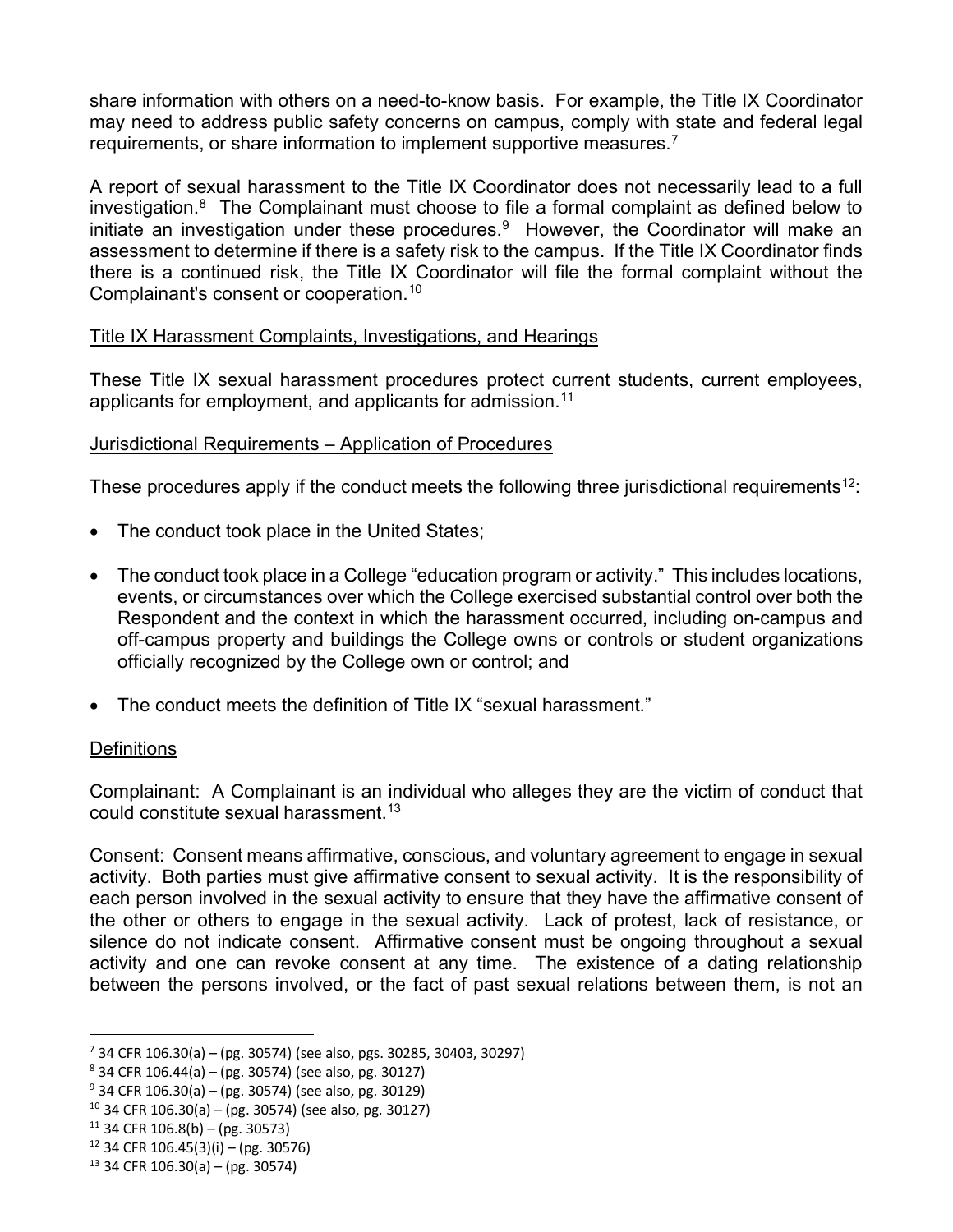indicator of consent. Adult sexual activity with a minor is never consensual because a minor is considered incapable of giving legal consent due to age.[14](#page-2-0)

The Respondent's belief that the Complainant consented will not provide a valid defense unless the belief was actual and reasonable, based on the facts and circumstances the Respondent knew, or reasonably should have known, at the time of the incident.

A Respondent's belief is not a valid defense where:

- The Respondent's belief arose from the Respondent's own intoxication or recklessness;
- The Respondent did not take reasonable steps to ascertain whether the Complainant affirmatively consented; or
- The Respondent knew or a reasonable person should have known that the Complainant was unable to consent because the Complainant was incapacitated, in that the Complainant was:
	- o asleep or unconscious;
	- $\circ$  unable to understand the fact, nature, or extent of the sexual activity due to the influence of drugs, alcohol, or medication; or
	- o unable to communicate due to a mental or physical condition.

Formal Complaint: A written complaint signed by the Complainant or Title IX Coordinator, alleging sexual harassment and requesting an investigation.<sup>15</sup>

Respondent: A Respondent is an individual reported to be the perpetrator of conduct that could constitute sexual harassment.<sup>[16](#page-2-2)</sup>

Sexual Harassment under Title IX: Conduct that satisfies one or more of the following<sup>[17](#page-2-3)</sup>:

- A College employee conditions the provision of an aid, benefit, or service of the College on an individual's participation in unwelcome sexual conduct (*quid pro quo* harassment);
- Unwelcome conduct determined by a reasonable person to be so severe, pervasive, and objectively offensive that it effectively denies a person equal access to the College's education program or activity;
- Sexual assault<sup>18</sup>, including the following:

<span id="page-2-0"></span> $14$  34 CFR 106.30(a) – (pg. 30574) (see also pg. 30124); California Education Code § 67386 (A)(1); California Penal Code 261.5

<span id="page-2-1"></span><sup>15</sup> 34 CFR 106.30(a) – (pg. 30574)

<span id="page-2-2"></span> $16$  34 CFR 106.30(a) – (pg. 30574)

<span id="page-2-3"></span> $17$  34 CFR 106.30(a) – (pg. 30574)

<span id="page-2-4"></span> $18$  34 CFR 106.30(a) – (pg. 30574); 20 U.S.C. 1092(f)(6)(A)(v)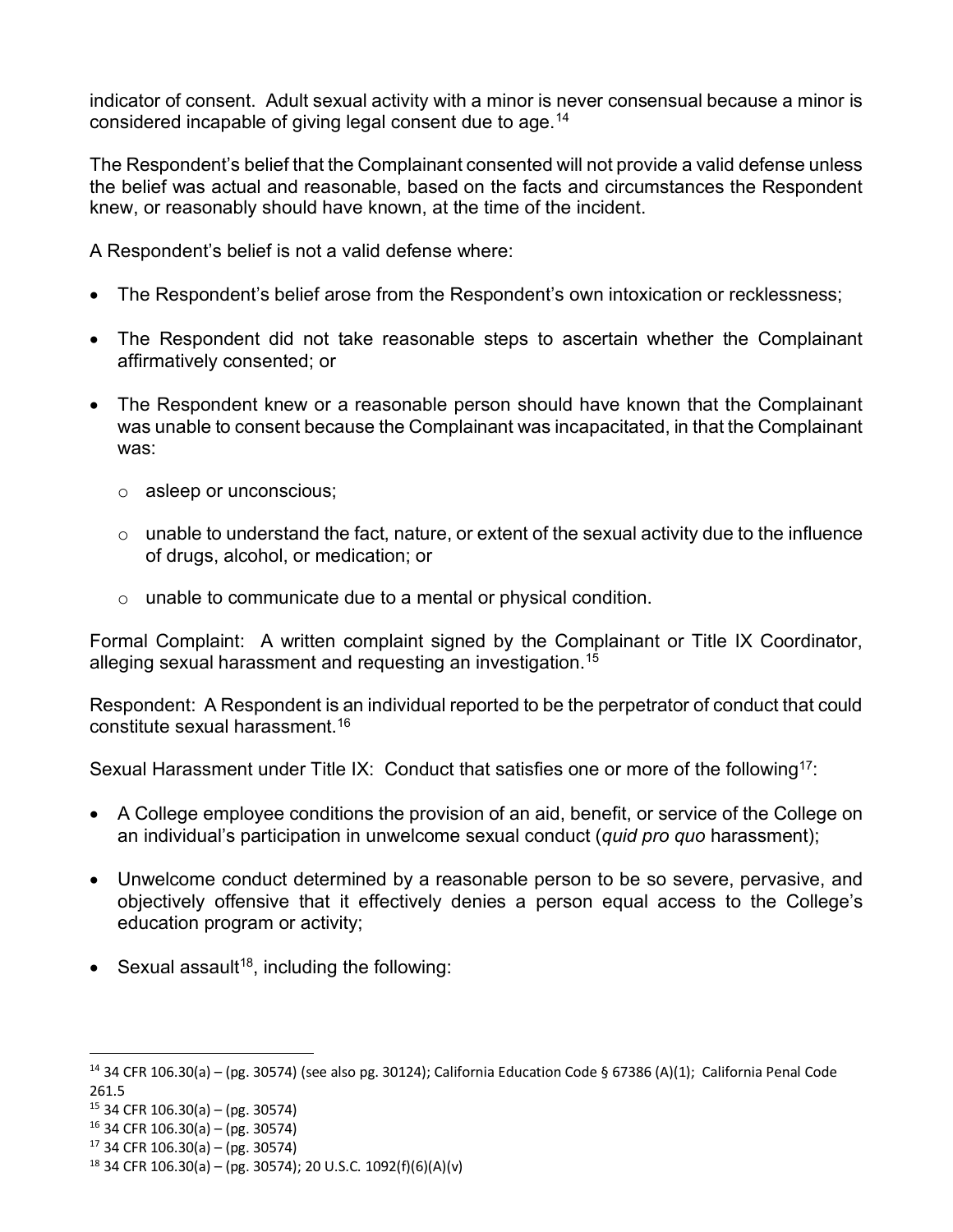- $\circ$  Sex Offenses: Any sexual act directed against another person, without the consent of the victim, including instances where the victim is incapable of giving consent.
- o Rape (except Statutory Rape): The carnal knowledge of a person, without the consent of the victim, including instances where the victim is incapable of giving consent because of his/her/their age or because of his/her/their temporary or permanent mental or physical incapacity. There is carnal knowledge if there is the slightest penetration of the genital or anal opening of the body of another person.
- $\circ$  Sodomy: Oral or anal sexual intercourse with another person, without the consent of the victim, including instances where the victim is incapable of giving consent because of his/her/their age or because of his/her/their temporary or permanent mental or physical incapacity.
- o Sexual Assault with an Object: To use an object or instrument to unlawfully penetrate, however slightly, the genital or anal opening of the body of another person, without the consent of the victim, including instances where the victim is incapable of giving consent because of his/her/their age or because of his/her/their temporary or permanent mental or physical incapacity. An "object" or "instrument" is anything the offender uses other than the offender's genitalia, e.g., a finger, bottle, handgun, stick.
- o Fondling: The touching of the private body parts of another person for the purpose of sexual gratification, without the consent of the victim, including instances where the victim is incapable of giving consent because of his/her/their age or because of his/her/their temporary or permanent mental or physical incapacity.
- o Sex Offenses, Non-Forcible Unlawful, Non-Forcible Sexual Intercourse:
	- **Incest. Non-Forcible sexual intercourse between persons who are related to each** other within the degrees wherein marriage is prohibited by law.
	- Statutory Rape Non-Forcible. Sexual intercourse with a person who is under the statutory age of consent. There is no force or coercion used in Statutory Rape; the act is not an attack.
- Dating violence<sup>19</sup>: Violence against a person who is or has been in a social relationship of a romantic or intimate nature with the victim. The existence of such a relationship shall be determined based on a consideration of the following factors: the length of the relationship, the type of relationship, and the frequency of interaction between the persons involved in the relationship.
- Domestic Violence: Violence committed:
	- $\circ$  By a current or former spouse or intimate partner of the victim;
	- $\circ$  By a person with whom the victim shares a child in common;

<span id="page-3-0"></span> $19$  34 CFR 106.30(a) – (pg. 30574); 34 U.S.C. 12291(a)(10)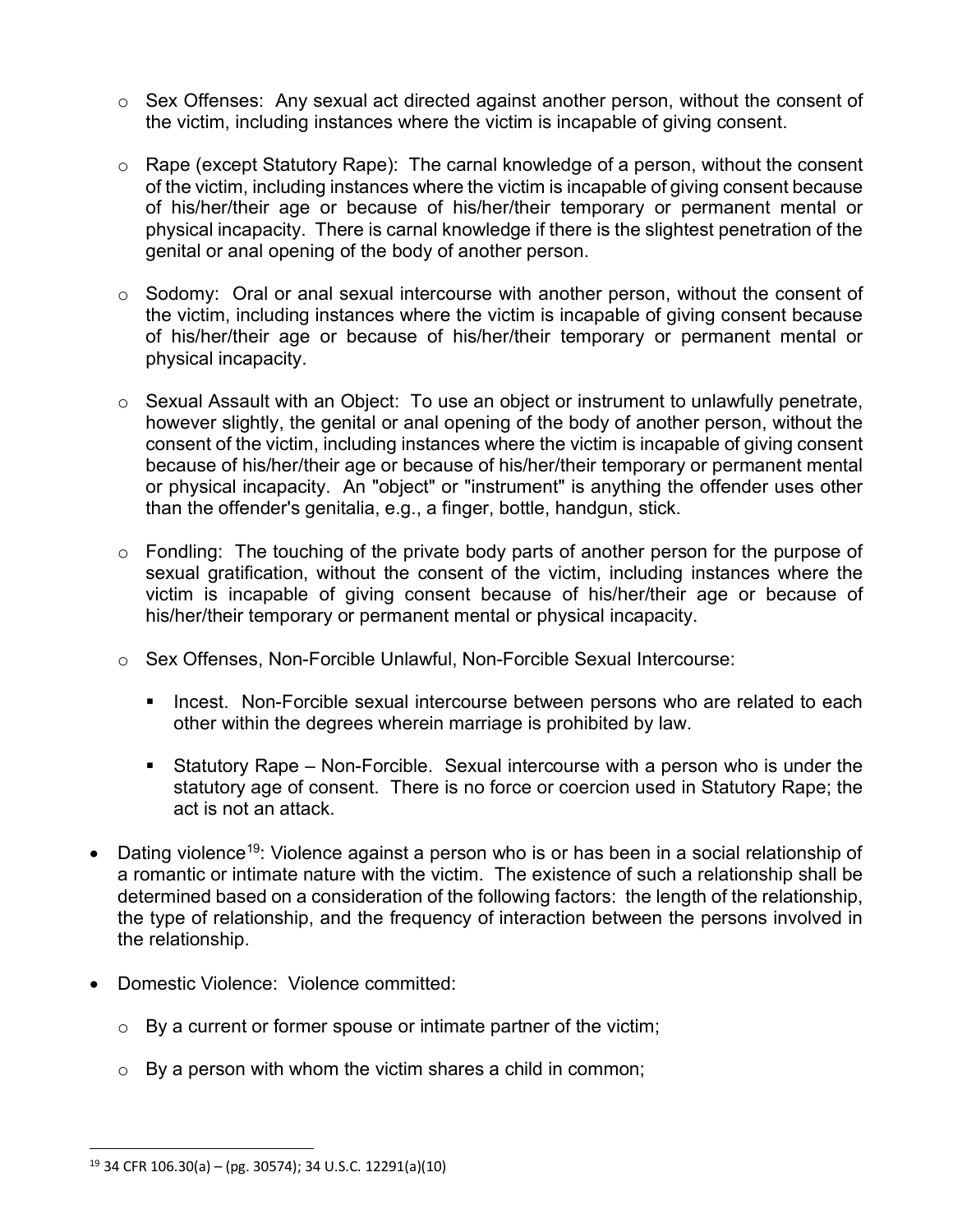- $\circ$  By a person who is cohabitating with, or has cohabitated with, the victim as a spouse or intimate partner;
- o By a person similarly situated to a spouse of the victim under the domestic or family violence laws of California; or
- o By any other person against an adult or youth victim protected from that person's acts under the domestic or family violence laws of California.
- $\circ$  Stalking<sup>[20](#page-4-0)</sup>: Engaging in a course of conduct directed at a specific person that would cause a reasonable person to fear for his or her safety or the safety of others or suffer substantial emotional distress.

#### **Reporting**

Any individual may report sexual harassment to the College's Title IX Coordinator through any of these options<sup>[21](#page-4-1)</sup>:

Online: <http://www.mtsac.edu/hr/titleix>

Phone: (909) 274-5249

Email: eeo.titleix@mtsac.edu

Mail or in person: 1100 N. Grand Avenue Building 4, Human Resources Walnut, CA 91789

The College strongly encourages prompt reporting of sexual harassment. Prompt reporting allows for the collection and preservation of evidence, including physical evidence, digital media, and witness statements. A delay may limit the College's ability to effectively respond.

Individuals have the opportunity to decide whether they want to pursue a formal Title IX complaint. Reporting prohibited conduct to the Title IX Coordinator does not automatically initiate an investigation under these procedures. A report allows the College to provide a wide variety of support and resources to impacted individuals and to prevent the reoccurrence of the conduct. A Complainant or the Title IX Coordinator filing a formal complaint will initiate an investigation.[22](#page-4-2)

If there are parallel criminal and Title IX investigations, the College will cooperate with the external law enforcement agency, and will coordinate to ensure that the Title IX process does not hinder the legal process or proceedings.<sup>[23](#page-4-3)</sup>

<span id="page-4-3"></span><sup>23</sup> 34 CFR 106 - (Pg. 30271)

<span id="page-4-0"></span> $20$  34 CFR 106.30(a) – (pg. 30574); 34 U.S.C. 12291(a)(30)

<span id="page-4-1"></span> $21$  34 CFR 106.8(a) – (pg. 30573); 34 CFR 106.30(a) – (pg. 30574)

<span id="page-4-2"></span> $22$  34 CFR 106.44(a) – (pg. 30574) (see also, pg. 30127)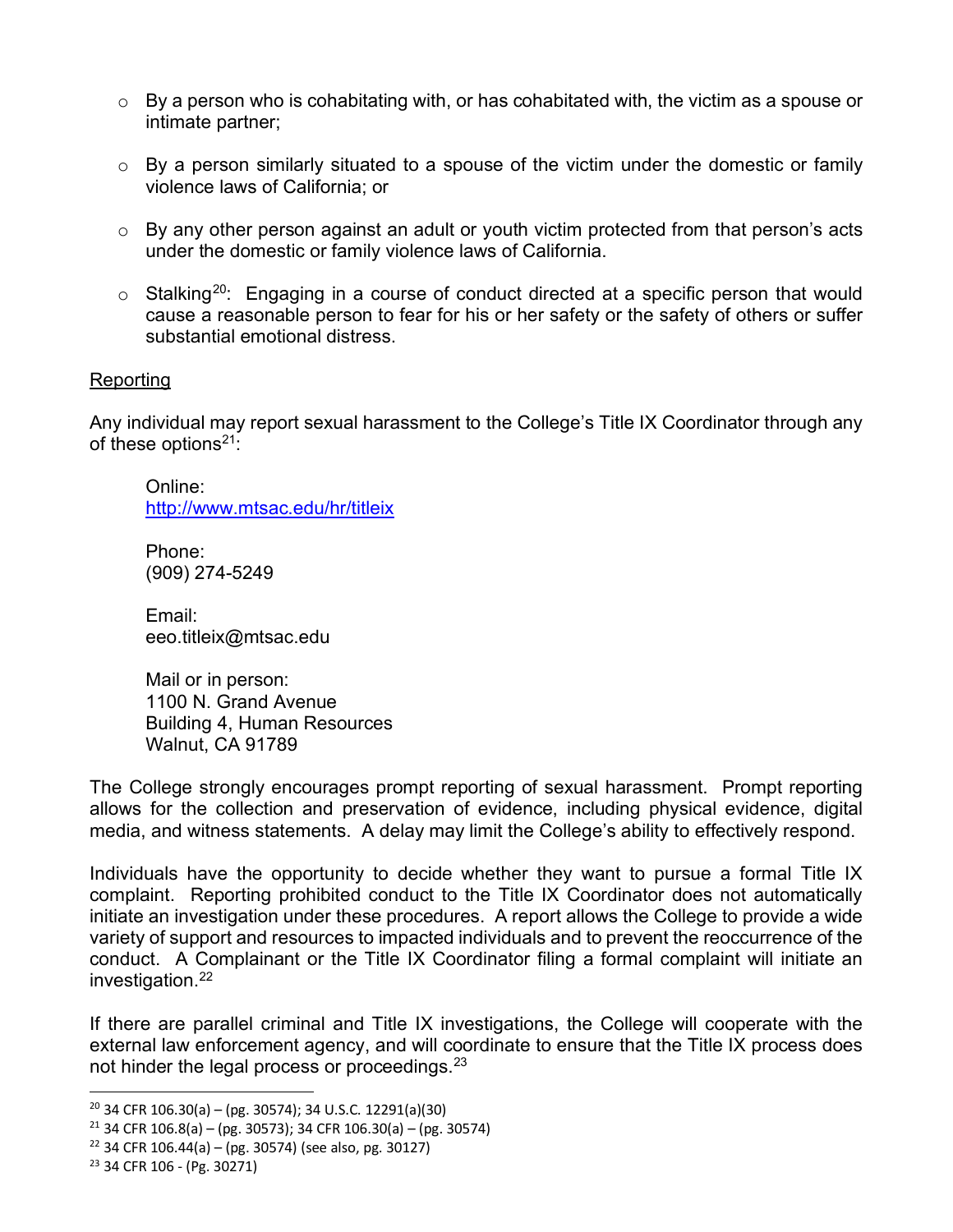The College will document reports of prohibited conduct in compliance with the Clery Act, a federal law requiring data collection of crime within the campus geography. Under the Clery Act, the College does not document personal information; the College reports the type of conduct, and the time, date, and location[.24](#page-5-0)

#### College Employees and Officials with Authority

All College employees, except employees who do not have a duty to report under AP 3540, are required to report allegations of sexual harassment to the Title IX Coordinator promptly. Reports of sexual harassment must include the following information: the name of the Respondent, the Complainant, any other witnesses, and the date, time, and location of the alleged incident, if known.

The College has designated the following employees as officials with authority to institute corrective measures $25$ :

- 1. Educational Administrators,
- 2. Classified Managers,
- 3. Department Chairpersons,
- 4. Police and Campus Safety employees,
- 5. Lead employees,
- 6. Advisors and coaches to student organizations, athletic teams, and/or clubs, and
- 7. Any employee traveling with students for educational or extracurricular purposes.

Officials with authority shall to consult with the Title IX Coordinator prior, or as soon as practically possible, to instituting corrective measures to address sexual harassment.

#### Intake and Processing of Report

#### Receipt of Report

After receiving a report of prohibited conduct, the Title IX Coordinator or designee shall contact the Complainant and reporting party to explain rights under this policy and procedure and invite the Complainant to an in-person meeting. The Title IX Coordinator or designee will discuss supportive measures with the parties.<sup>[26](#page-5-2)</sup>

#### Timeframe for Reporting

The College does not limit the timeframe for reporting prohibited conduct.<sup>27</sup> However, to promote timely and effective review, the College strongly encourages individuals to report prohibited conduct as soon possible as a delay in reporting may affect the ability to collect relevant evidence.

<span id="page-5-0"></span><sup>24</sup> 34 CFR 106 - (Pg. 30511)

<span id="page-5-1"></span> $25$  34 CFR 106.30(a) – (pg. 30574)

<span id="page-5-2"></span> $26$  34 CFR 106.44(a) – (pg. 30574)

<span id="page-5-3"></span><sup>27</sup> 34 CFR 106 - (Pg. 30086)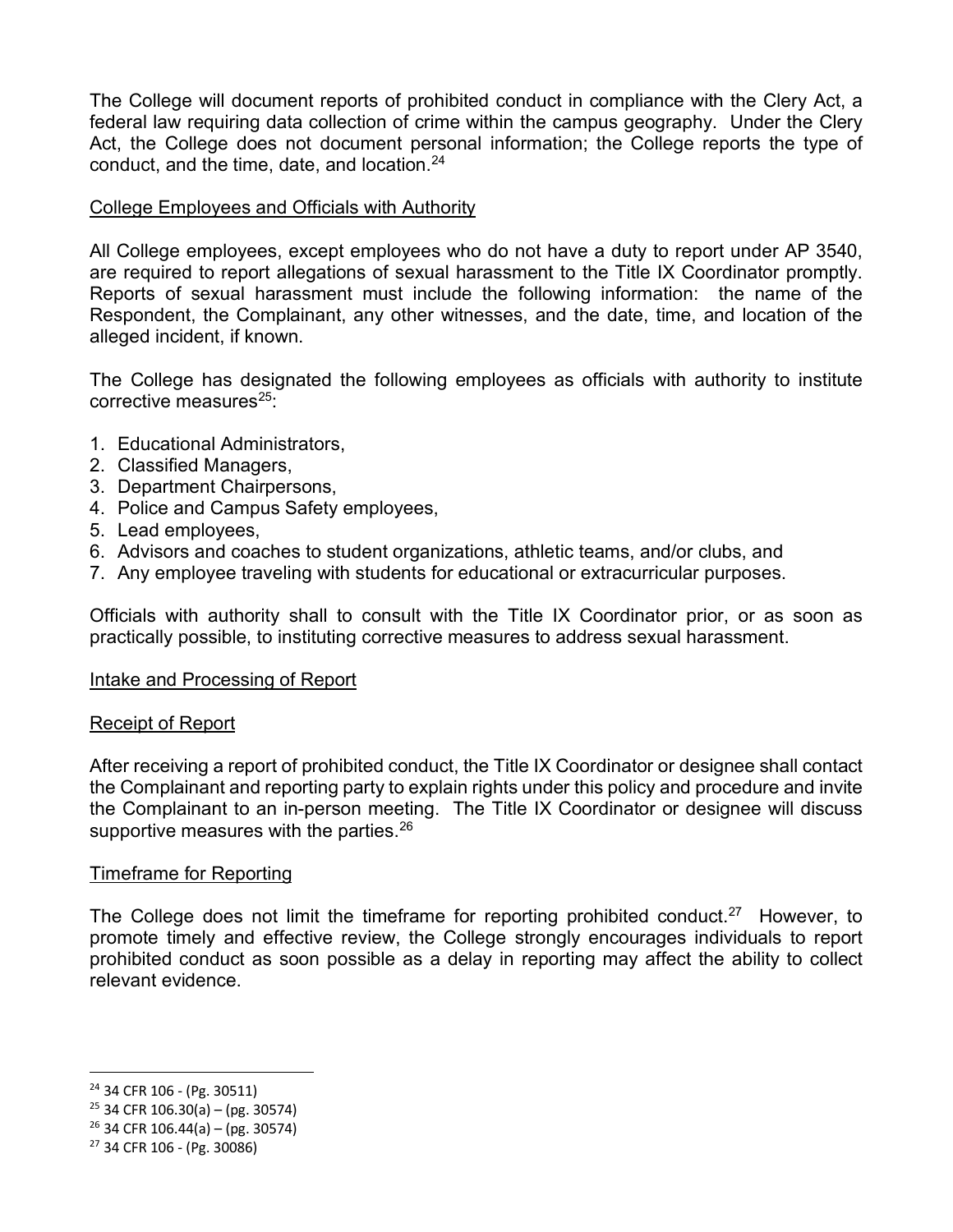#### Supportive Measures

The College will provide the Complainant and Respondent with supportive measures as appropriate and as reasonably available to restore or preserve equal access to the College's education program or activity, including measures designed to protect the safety of all parties or the College's educational environment, or deter sexual harassment. Supportive measures are non-disciplinary, non-punitive, individualized services offered free of charge to the Complainant or the Respondent regardless of whether a formal complaint has been filed. The College will provide supportive measures on a confidential basis and will only make disclosures to those with a need to know to enable the College to provide the service. Supportive measures may include, but are not limited to: counseling, extensions of deadlines or other course-related adjustments, modifications of work or class schedules, campus escort services, mutual restrictions on contact between the parties, changes in work or housing locations, leaves of absence, increased security and monitoring of certain areas of the campus, and other similar measures $28$ 

## Removal of Respondent Pending Final Determination

Upon receiving a report regarding prohibited conduct, Police and Campus Safety management will make an immediate assessment concerning the health and safety of the Complainant and campus community as a whole. The College has the right to order emergency removal of a Respondent, or if the Respondent is an employee, place the employee on administrative  $leave.<sup>29</sup>$  $leave.<sup>29</sup>$  $leave.<sup>29</sup>$ 

## Emergency Removal

The College may remove a non-employee Respondent from the College's education program or activity on an emergency basis after it conducts an individualized safety and risk analysis, determines that an immediate threat to the physical health or safety of any student or other individual arising from the allegations of sexual harassment justifies removal. $30$ 

Emergency removal is not appropriate to address a Respondent's threat of obstructing the sexual harassment investigation or destroying relevant evidence. Emergency removal is only available to address health or safety risks against individuals arising out of sexual harassment allegations, not to address other forms of misconduct that a Respondent might commit pending the processing of a complaint.<sup>31</sup> The College reserves the right to use other emergency removal procedures to the extent the procedures are not preempted by Title IX procedures.

The College's Police and Campus Safety management will conduct the individualized safety and risk analysis.

The Title IX Coordinator or designee shall then provide the person sought to be removed from campus on an emergency basis with a notice, opportunity to meet in person or via electronic platform at the College's discretion, within 10 business days, and challenge the basis of their removal.<sup>32</sup> The Title IX Coordinator, or designee, will determine whether the emergency

<span id="page-6-0"></span> $28$  34 CFR 106.30(a) – (pg. 30574)

<span id="page-6-1"></span> $29$  34 CFR 106.44(c) – (pg. 30575)

<span id="page-6-2"></span> $30$  34 CFR 106.44(c) – (pg. 30575)

<span id="page-6-3"></span> $31$  34 CFR 106.44(c) – (pg. 30575)

<span id="page-6-4"></span> $32$  34 CFR 106.44(c) – (pg. 30575)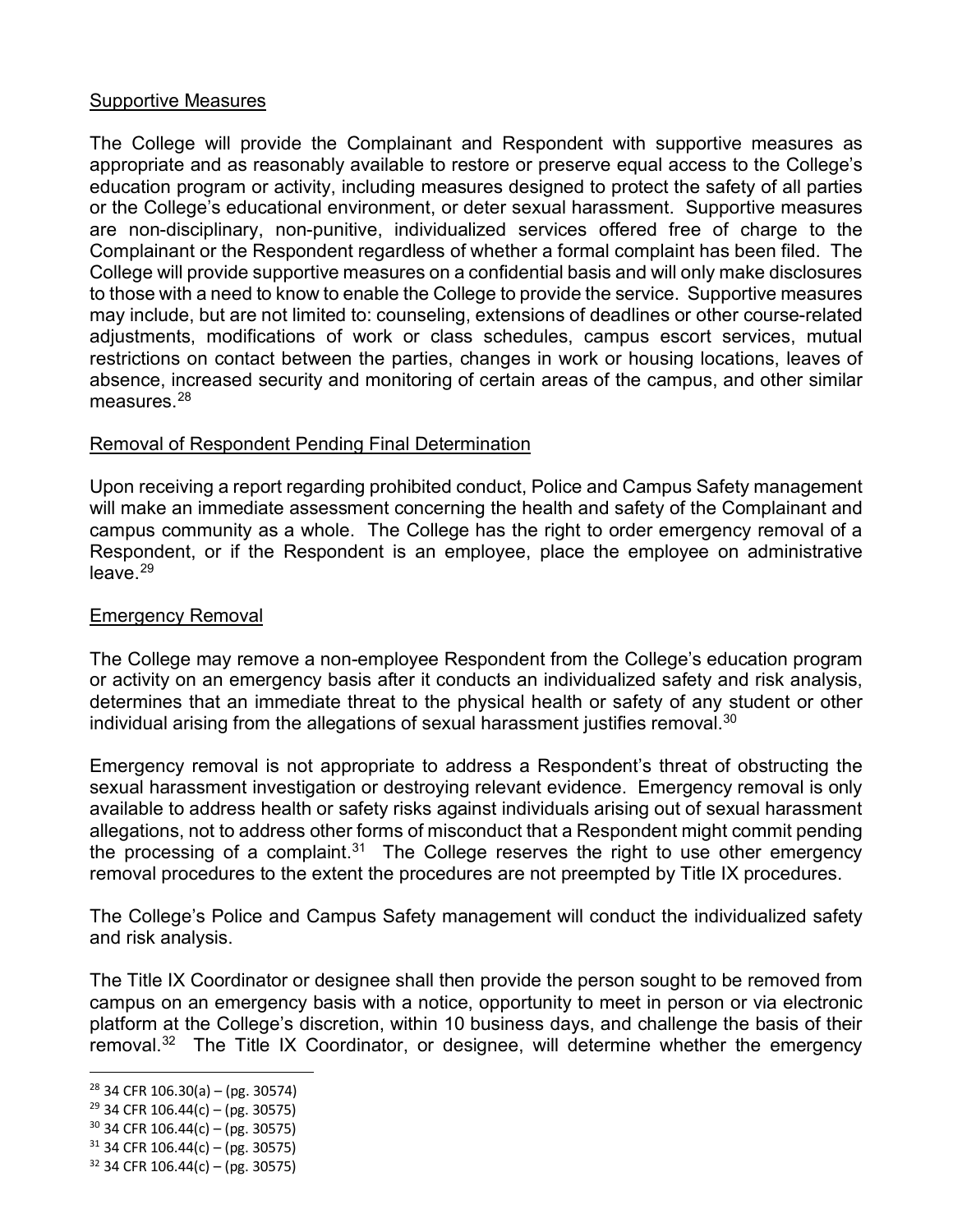removal from campus order is warranted, after considering information provided by both the College, and the Respondent challenging the emergency removal.

#### Administrative Leave

The College may place a non-student employee Respondent on administrative leave during the pendency of a Title IX grievance process described in the formal complaint process below. The College shall follow any relevant policies, procedures, collective bargaining agreements, or state law in placing an employee on administrative leave.<sup>[33](#page-7-0)</sup>

#### Formal Complaint

#### Notice to Parties

Upon receipt of a formal complaint, the Title IX Coordinator shall provide the following written notice to the known parties  $34$ :

- Notice of the College's Title IX grievance process;
- Notice of the sexual harassment allegations with sufficient detail to prepare a response before any initial interview:
	- $\circ$  Sufficient details include the identities of the parties involved in the incident, if known;
	- o The conduct allegedly constituting sexual harassment; and
	- o The date and location of the alleged incident, if known;
- Statement that the Respondent is presumed not responsible for the alleged conduct;
- Statement that the determination of responsibility will not be made until the conclusion of the Title IX grievance process;
- Notice that the parties have a right to an advisor of their choice, who may be, but is not required to be, an attorney;
- Notice that the parties may inspect and review evidence obtained as part of the investigation that is directly related to the allegations raised in the formal complaint, including the evidence upon which the College does not intend to rely in reaching a determination regarding responsibility, and inculpatory or exculpatory evidence, whether obtained from a party or other source; and
- Notice of the any provision in the College's Board Policies and Administrative Procedures that prohibits knowingly making false statements or knowingly submitting false information during the Title IX grievance process.

<span id="page-7-0"></span> $33$  34 CFR 106.44(d) – (pg. 30575)

<span id="page-7-1"></span> $34$  34 CFR 106.45(b)(2)(i)(B) – (pg. 30576)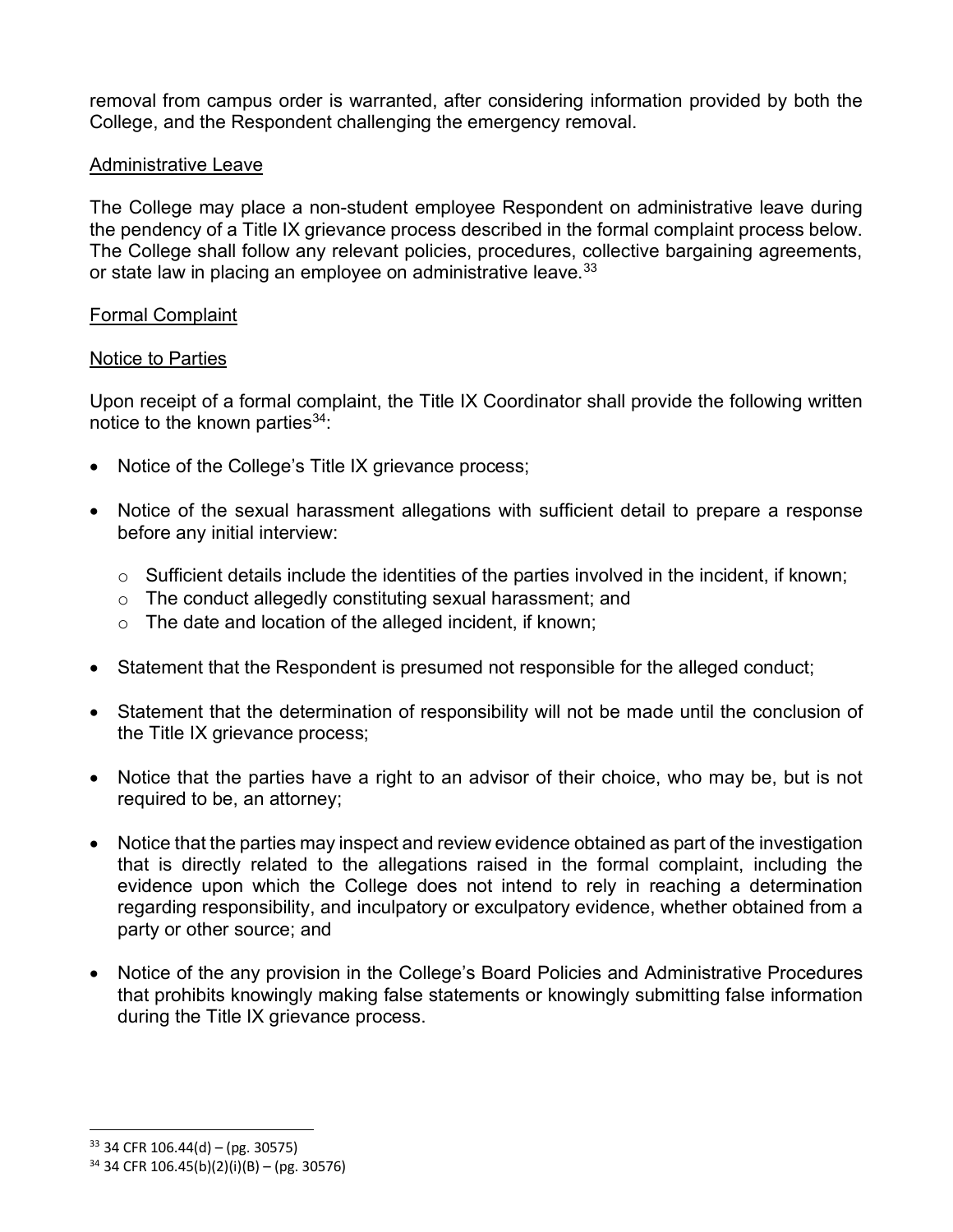If in the course of an investigation the College determines it must amend the scope of the investigation, the Title IX Coordinator shall provide notice of the additional allegations to the parties[.35](#page-8-0)

## Dismissal of Formal Complaint

The College must investigate the allegations in a formal complaint. However, the College must dismiss the formal complaint and will not process the complaint under these procedures if any of the following three circumstances exist $36$ :

- If the conduct alleged in the formal complaint would not constitute Title IX sexual harassment as defined in this procedure;
- If the conduct alleged did not occur in the College's education program or activity; or
- If the conduct alleged did not occur against a person in the United States.

The College has discretion to dismiss a formal complaint or any allegation under the following circumstances[37:](#page-8-2)

- If at any time during the investigation or hearing: a Complainant notifies the Title IX Coordinator in writing that the Complainant would like to withdraw the formal complaint or any allegations;
- If the Respondent is no longer enrolled or employed by the College; or
- If there are specific circumstances that prevent the College from gathering evidence sufficient to reach a determination regarding responsibility as to the formal complaint or allegations.

If the College dismissed the formal complaint or any allegations, the Title IX Coordinator shall simultaneously provide the parties with written notice of the dismissal and reason(s). The College will also provide the parties with their right to appeal.<sup>[38](#page-8-3)</sup>

The College may commence proceedings under other Board Policies and Administrative Procedures after dismissing a formal complaint.<sup>[39](#page-8-4)</sup>

## Consolidation of Formal Complaints

The College may, but is not required to, consolidate formal complaints as to allegations of sexual harassment against more than one Respondent, or by more than one Complainant, against one or more Respondents, or by one party against the other party, where the allegations of sexual harassment arise out of the same facts or circumstances.<sup>[40](#page-8-5)</sup>

<span id="page-8-0"></span> $35$  34 CFR 106.45(b)(2)(ii) – (pg. 30576)

<span id="page-8-1"></span> $36$  34 CFR 106.45(b)(3)(i) – (pg. 30576)

<span id="page-8-2"></span> $37$  34 CFR 106.45(b)(3)(ii) – (pg. 30576)

<span id="page-8-3"></span> $38$  34 CFR 106.45(b)(3)(iii) – (pg. 30576)

<span id="page-8-4"></span> $39$  34 CFR 106.45(b)(3)(i) – (pg. 30576)

<span id="page-8-5"></span> $40$  34 CFR 106.45(b)(4) – (pg. 30576)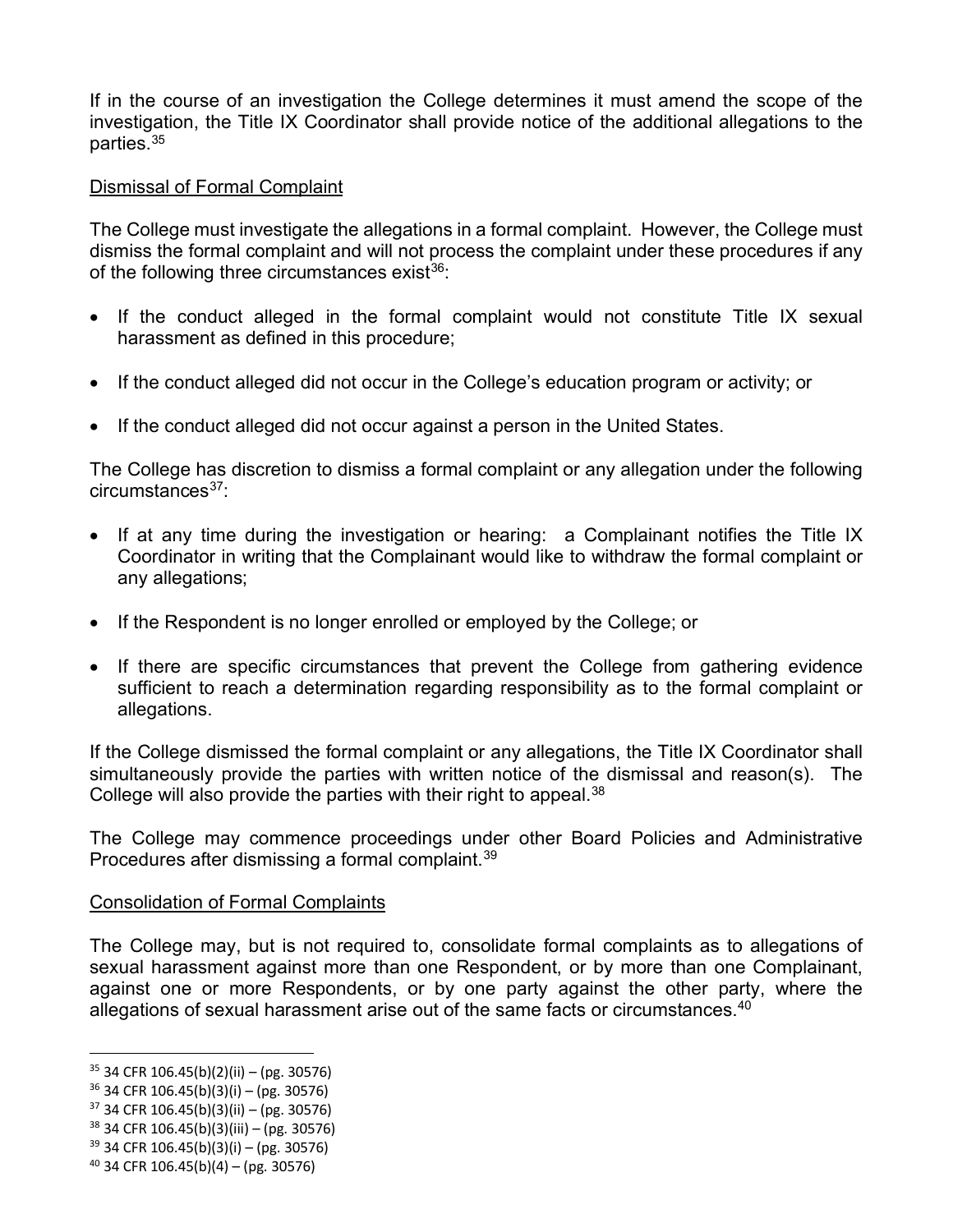## Equitable Treatment of the Parties

The College's determination of responsibility is a neutral, fact-finding process. The College will treat Complainants and Respondents equitably such that the procedures will apply equally to both parties.<sup>[41](#page-9-0)</sup> The College will not discipline a Respondent for sexual harassment until it reaches a determination of responsibility for sexual harassment against the Respondent at the conclusion of the Title IX grievance process.[42](#page-9-1)

#### Bias or Conflict of Interest

The College's Title IX Coordinator, investigator(s), decision-maker(s), or any person designated by the College to facilitate an informal resolution process, shall not have actual bias or conflict of interest in the investigatory, hearing, sanctioning, or appeal process or bias for or against Complainants or Respondents generally.<sup>[43](#page-9-2)</sup> Actual bias is an articulated prejudice in favor of or against one party or position; it is not generalized concern about the personal or professional backgrounds, positions, beliefs, or interests of the Title IX Coordinator, investigator(s), decision maker(s) or individuals facilitating an informal resolution process.

#### Timeline for Completion

The College will undertake its Title IX grievance process promptly and swiftly as possible.<sup>[44](#page-9-3)</sup> To that end, the College shall complete the investigation and its determination regarding responsibility within 180 calendar days.

In some cases, the Title IX Coordinator may determine that good cause exists to extend the 180 calendar day period to conduct a fair and complete investigation, to accommodate an investigation by law enforcement, to accommodate the availability of witnesses or delays by the parties, to account for College breaks or vacations, or due to the complexity of the investigation.[45](#page-9-4)

A party may request an extension from the Title IX Coordinator in writing by explaining the reason for the delay and the length of the continuance requested. The Title IX Coordinator will notify the parties and document the grant or denial of a request for extension or delay as part of the case recordkeeping.

#### Role of Advisor

Both the Complainant and Respondent have a right to an advisor of their choice.<sup>46</sup>

The advisor may not obstruct an interview or disrupt the process. A party does not have a right to self-representation at the hearing; all cross-examination must be conducted by an advisor.  $47$ 

<span id="page-9-0"></span> $41$  34 CFR 106.45(b)(1)(i) – (pg. 30575)

<span id="page-9-1"></span><sup>42</sup> 34 CFR 106.45(b)(1)(iv) – (pg. 30575)

<span id="page-9-2"></span> $43$  34 CFR 106.45(b)(1)(iii) – (pg. 30575)

<span id="page-9-3"></span> $44$  34 CFR 106.45(b)(1)(v) – (pg. 30575)

<span id="page-9-4"></span> $45$  34 CFR 106.45(b)(1)(v) – (pg. 30575)

<span id="page-9-5"></span> $46$  34 CFR 106.45(b)(5)(iv) – (pg. 30576)

<span id="page-9-6"></span> $47$  34 CFR 106.45(b)(6)(i) – (pg. 30577)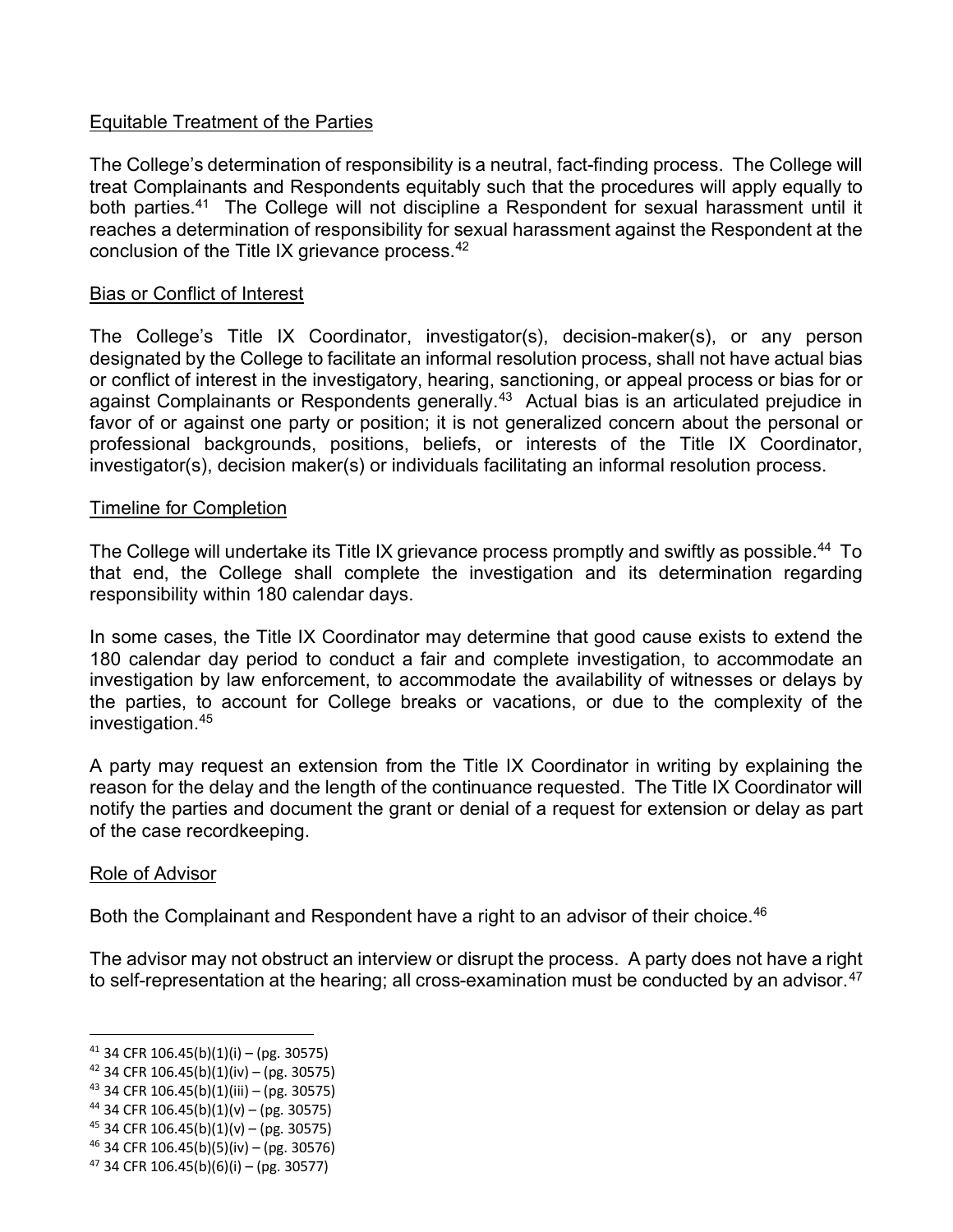The College must provide an advisor of the College's choice free of charge to any party without an advisor in order to conduct cross-examination. If a party or their advisor fails to appear at the hearing, the College will provide an advisor to appear on behalf of the non-appearing party or advisor.[48](#page-10-0)

The College has the right to establish rules of decorum for advisors and to take reasonable steps to ensure compliance with these procedures.<sup>[49](#page-10-1)</sup>

#### Confidentiality Agreements

To protect the privacy of those involved, the parties and advisors are required to sign a confidentiality agreement prior to attending an interview or otherwise participating in the College's Title IX grievance process, that restricts dissemination of any of the evidence subject to inspection and review or use of such evidence for any purpose unrelated to the Title IX grievance process.<sup>[50](#page-10-2)</sup> The confidentiality agreement will not in any way restrict the ability of either party to discuss the allegations under investigation.<sup>[51](#page-10-3)</sup>

#### Use of Privileged Information

The College's Title IX grievance procedure does not require, allow, rely upon, or otherwise use questions or evidence that constitute, or seek, disclosure of information protected under a legally recognized privilege (e.g., attorney-client privilege, doctor-patient privilege, spousal privilege), unless the person holding such privilege provides voluntary, written consent to waive the privilege.

#### **Investigations**

The Title IX Coordinator is responsible for overseeing investigations to ensure timely resolution and compliance with Title IX and these procedures.<sup>[52](#page-10-4)</sup>

#### Trained Investigators

The College will fairly and objectively investigate Title IX formal complaints.<sup>[53](#page-10-5)</sup> Individuals designated to serve as investigators under this procedure shall have adequate training on what constitutes sexual harassment and understanding of how the College's Title IX grievance procedures operate. The College will also provide investigators training on issues of relevance to create an investigative report that fairly summarizes relevant evidence and complies with this procedure.<sup>[54](#page-10-6)</sup>

<span id="page-10-0"></span> $48$  34 CFR 106.45(b)(6)(i) – (pg. 30577)

<span id="page-10-1"></span> $49$  34 CFR 106.45(b)(5)(iv) – (pg. 30576)

<span id="page-10-2"></span><sup>50</sup> 34 CFR 106 (pg. 30298)

<span id="page-10-3"></span> $51$  34 CFR 106.45(b)(5)(iii) – (pg. 30576)

<span id="page-10-4"></span> $52$  34 CFR 106.45(b)(1)(x) – (pg. 30576)

<span id="page-10-5"></span> $53$  34 CFR 106.45(b)(1)(ii) – (pg. 30575)

<span id="page-10-6"></span> $54$  34 CFR 106.45(b)(1)(iii) – (pg. 30575)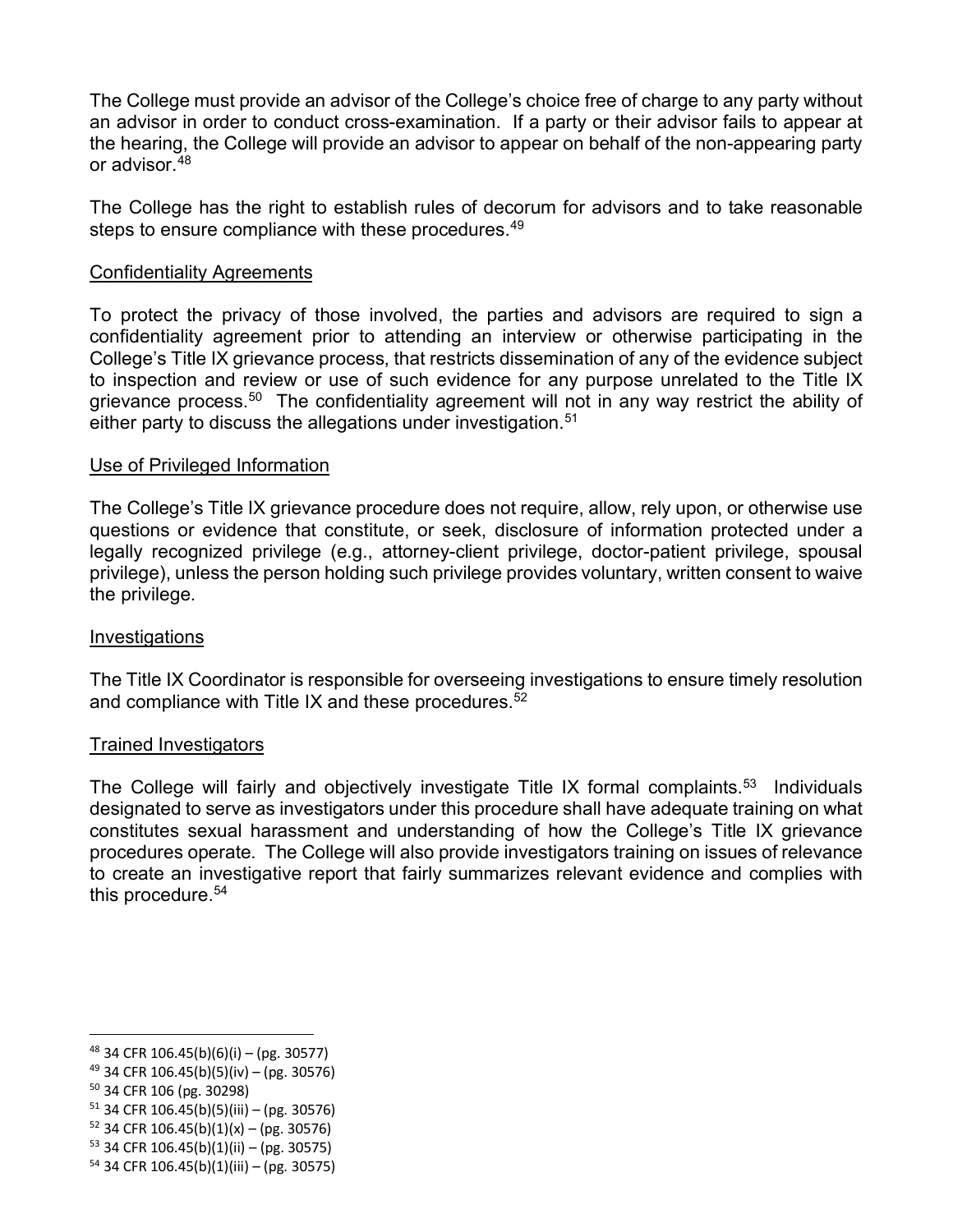## Burden of Gathering Evidence

The College, not the parties, has the responsibility to gather information and interview witnesses.<sup>[55](#page-11-0)</sup> As part of the College's burden of gathering evidence, the College's the investigator will create an investigative report that fairly summarizes relevant evidence, whether it is inculpatory or exculpatory.<sup>[56](#page-11-1)</sup> The investigator shall not make findings or determinations of responsibility or fact.<sup>[57](#page-11-2)</sup>

#### Notice of Investigative Interview

The College shall provide to a party whose participation is invited or expected written notice of the date, time, location, participants, and purpose of all investigative interviews with sufficient time for the party to prepare to participate. $58$ 

#### Evidence Review

Both parties have an equal opportunity to inspect and review any evidence obtained as part of the investigation that is directly related to the allegations raised in the formal complaint, including the evidence upon which the College does not intend to rely in reaching a determination regarding responsibility and inculpatory or exculpatory evidence whether obtained from a party or other source.<sup>[59](#page-11-4)</sup>

Prior to the investigator preparing an investigative report, the College shall send to each party and the party's advisor, if any, the evidence subject to inspection and review in an electronic format or a hard copy. The parties shall have at least ten (10) business days to submit a written response, which the investigator shall consider prior to completion of the investigative report.<sup>[60](#page-11-5)</sup>

#### Investigative Report

The results of the investigation of a formal complaint shall be set forth in a written report that will include at least all of the following information:

- A summary of the allegations;
- A summary of the procedural steps taken during the investigation, including individuals contacted; and
- A summary of relevant evidence, including witness statements, gathered during the course of the investigation.

The investigator may redact information that is not directly related to the allegations or that is privileged.<sup>[61](#page-11-6)</sup> However, the investigator will keep a log of information that is not produced to the

<span id="page-11-0"></span> $55$  34 CFR 106.45(b)(5)(i) – (pg. 30575)

<span id="page-11-1"></span><sup>56</sup> 34 CFR 106.45(b)(5)(vii) – (pg. 30576)

<span id="page-11-2"></span> $57$  34 CFR 106.45(b)(1)(iv) – (pg. 30575)

<span id="page-11-3"></span> $58$  34 CFR 106.45(b)(5)(v) – (pg. 30576)

<span id="page-11-4"></span> $59$  34 CFR 106.45(b)(5)(vi) – (pg. 30576)

<span id="page-11-5"></span> $60$  34 CFR 106.45(b)(5)(vi) – (pg. 30576)

<span id="page-11-6"></span> $61$  34 CFR 106 – (pg. 30304)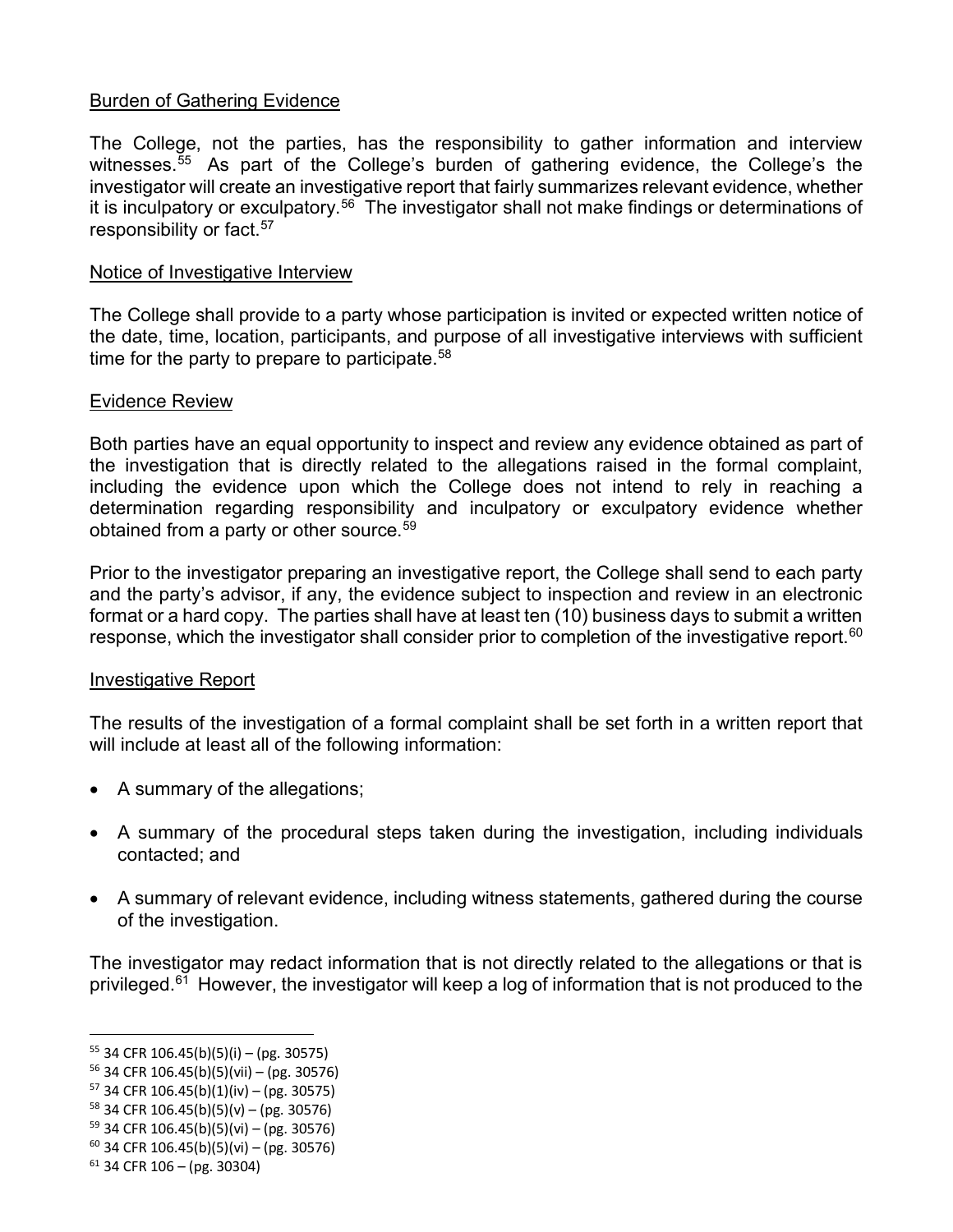parties. The log will be provided only to the Title IX Coordinator and will not be disclosed to the parties pending the Title IX grievance process.

At least ten (10) business days prior to a hearing or other time of determination regarding responsibility, the College shall send to the parties and their advisors the investigative report in an electronic format or a hard copy for their review and written response. The parties shall have at least ten (10) business days to submit a written response. <sup>[62](#page-12-0)</sup>

#### **Hearing**

After completing an investigation and prior to completing a determination regarding responsibility, the College will hold a live hearing. Neither party may choose to waive the right to a live hearing, but the parties can choose whether to participate in the hearing or answer some or all cross-examination questions. [63](#page-12-1)

#### Notice of Hearing

If the College proceeds to a hearing, the College will provide each party with written notice of the date, time, location, participants, and purpose of the hearing with ten (10) business days for the party to prepare to participate.

#### Hearing Format

The College may provide a live hearing with all parties physically present in the same geographic location or, at the College's discretion or at the request of either party, the College may provide any or all parties, witnesses, and other participants the ability to appear at the live hearing virtually, with technology enabling participants simultaneously to see and hear each other in real time  $64$ 

The College shall make available the information reviewed during the Evidence Review for reference and consultation at the live hearing. The College shall not restrict the ability of either party to discuss the allegations under investigation or to gather and present relevant evidence[.65](#page-12-3)

The College will create an audio or audiovisual recording, or transcript, of any live hearing and make it available to the parties for inspection and review.<sup>[66](#page-12-4)</sup>

The hearings shall be closed to the public and confidential.<sup>[67](#page-12-5)</sup> Witnesses, except for the parties, shall be present during the live hearing only when testifying. All witnesses must testify under oath as administered by the Hearing Officer.

The parties shall have the right to be assisted by a translator or qualified interpreter to ensure their full participation in the proceedings. Any notification of bringing an interpreter shall be made in writing to the Hearing Officer no later than three (3) business days before the hearing.

<span id="page-12-0"></span> $62$  34 CFR 106.45(b)(5)(vii) – (pg. 30576)

<span id="page-12-1"></span> $63$  34 CFR 106.45(b)(6)(i) – (pg. 30577)

<span id="page-12-2"></span> $64$  34 CFR 106.45(b)(6)(i) – (pg. 30577)

<span id="page-12-3"></span> $65$  34 CFR 106.45(b)(6)(i) – (pg. 30577)

<span id="page-12-4"></span><sup>66</sup> 34 CFR 106.45(b)(6)(i) – (pg. 30577)

<span id="page-12-5"></span> $67$  34 CFR 106.45(b)(6)(i) – (pg. 30577)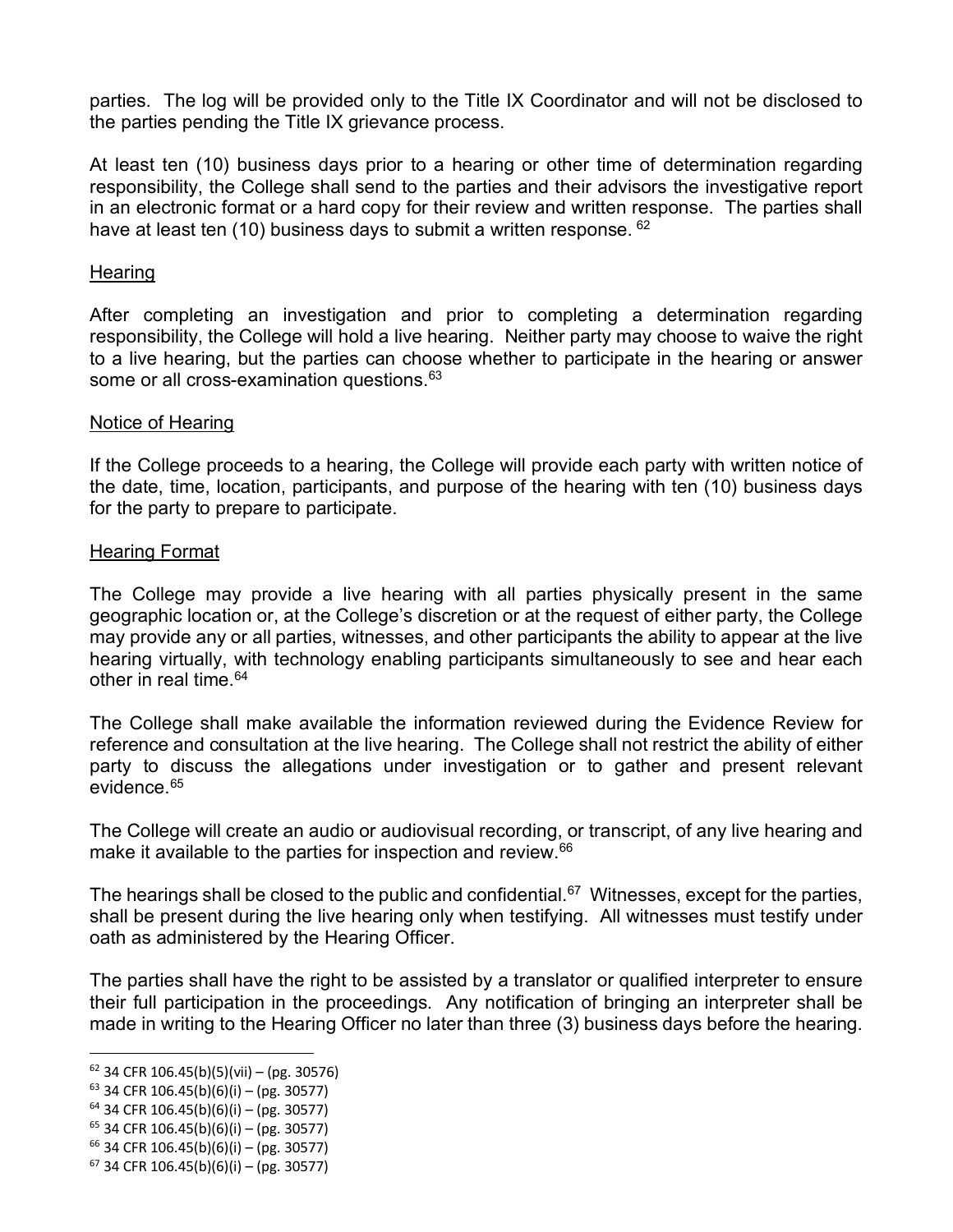## Decision-Makers' Panel

## Hearing Officer

The Hearing Officer shall be one of three (3) members of the Decision-Makers' panel. The Hearing Officer shall serve as the chairperson and a voting member of the of the Decision-Makers' panel. The Hearing Officer will be responsible for assuring that the hearing process is carried out in accordance with these procedures.

## Decision-Makers

The Title IX Coordinator shall maintain a pool of fifteen (15) Decision-Makers to serve on the panel. The Vice Presidents in Instruction, Student Services, and Administrative Services shall submit a list of five (5) managers by June 30 each year to serve in the pool as Decision-Makers during the academic calendar year beginning in the Fall semester through the Summer session of the following academic year as needed. The Decision-Makers will be trained on impartial service, issues of relevance, including how to apply the rape shield protections provided for Complainants, and any technology to be used at the hearing.<sup>[68](#page-13-0)</sup>

The Title IX Coordinator will assign a panel of three (3) Decision-Makers without actual bias and conflicts of interest from the pool based on availability for the hearing. The Title IX Coordinator will verify that no decision maker has been found responsible for violating the College's policies against harassment, discrimination, sexual misconduct, dating violence, domestic violence, or stalking. Any administrator or manager with a record of such violation(s) will be considered ineligible to serve as a Decision-Maker.

The Decision-Makers will be free from conflict of interest or bias, including bias for or against Complainants or Respondents.<sup>69</sup> In cases where the Complainant or Respondent object as to the Decision-Makers asserting a conflict of interest, the Complainant or Respondent may request that the Title IX Coordinator select a different Decision-Maker. Such a request must be received by the Title IX Coordinator in writing at least five (5) business days prior to the hearing.

The Decision-Makers may ask the parties and the witnesses questions during the hearing. The Decision-Makers must objectively evaluate all relevant evidence both inculpatory and exculpatory and must independently reach a determination regarding responsibility without giving deference to the investigative report.<sup>[70](#page-13-2)</sup>

## Continuation of the Hearing

The Hearing Officer may continue the hearing for good cause shown by one of the parties. The parties must request the continuance in writing, and the parties will receive notice of any continuance granted in writing.[71](#page-13-3)

<span id="page-13-0"></span><sup>68</sup> 34 CFR 106.45(b)(1)(iii) – (pg. 30575)

<span id="page-13-1"></span> $69$  34 CFR 106.45(b)(1)(iii) – (pg. 30575)

<span id="page-13-2"></span><sup>70</sup> 34 CFR 106 – (pg. 30314)

<span id="page-13-3"></span> $71$  34 CFR 106.45(b)(1)(v) – (pg. 30575)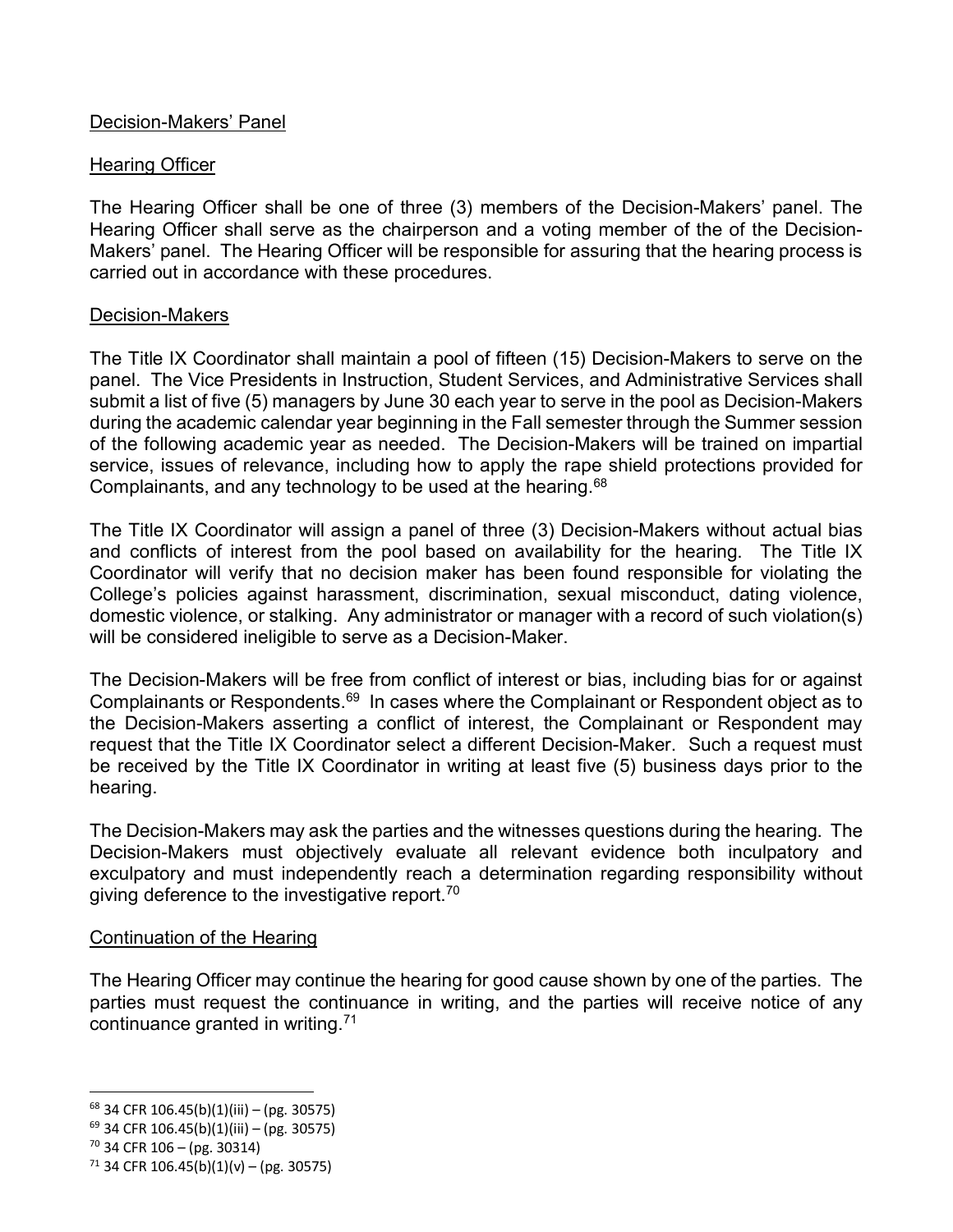## Order of the Hearing Proceedings

The Hearing Officer, at their discretion, may modify this chronology in the interests of conducting an efficient and expedient hearing, unless such modification prevents due process from being afforded to all parties to the hearing:

- 1. The Hearing Officer will introduce the allegations, relevant policies, and will ask the parties and advisors to identify themselves.
- 2. The parties' advisors may make an opening statement. If the Complainant's advisor and Respondent's advisor both wish to make an opening statement, the Complainant's advisor will proceed first.
- 3. The investigator shall provide a summary of the investigative report and responds to questions from the decision makers and the parties' advisors.
- 4. Complainant is called to present relevant evidence, testify, respond to questions from the decision makers, and questions from their own advisor.
	- a. Complainant is cross examined by Respondent's advisor.
- 5. Witnesses are called to testify in the order determined by the Hearing Officer and respond to questions from the decision makers.
	- a. Complainant and Respondent's advisors cross-examine each witness. The Hearing Officer determines whether Complainant's advisor or Respondent's advisor will proceed to cross examine first for each witness.
- 6. Respondent is called to present relevant evidence, testify, respond to questions from the decision makers, and questions from their own advisor.
	- a. Respondent is cross-examined by Complainant's advisor.
- 7. Each parties' advisor may make a closing statement. The Complainant's advisor proceeds first. The Respondent's advisor proceeds to make a closing statement and rebuttal after the Complainant's advisor's closing statement. The Complainant's advisor may conclude the closing statements with a rebuttal.

## Evidence

- 1. Witness testimony must only be taken only under oath. The oath or affirmation may be administered by the Hearing Officer.
- 2. Presenting Witnesses and Evidence
	- The College will provide the Complainant and Respondent an equal opportunity to present witnesses, including fact and expert witnesses, and other inculpatory and exculpatory evidence.[72](#page-14-0)

<span id="page-14-0"></span> $72$  34 CFR 106.45(b)(5)(ii) – (pg. 30576)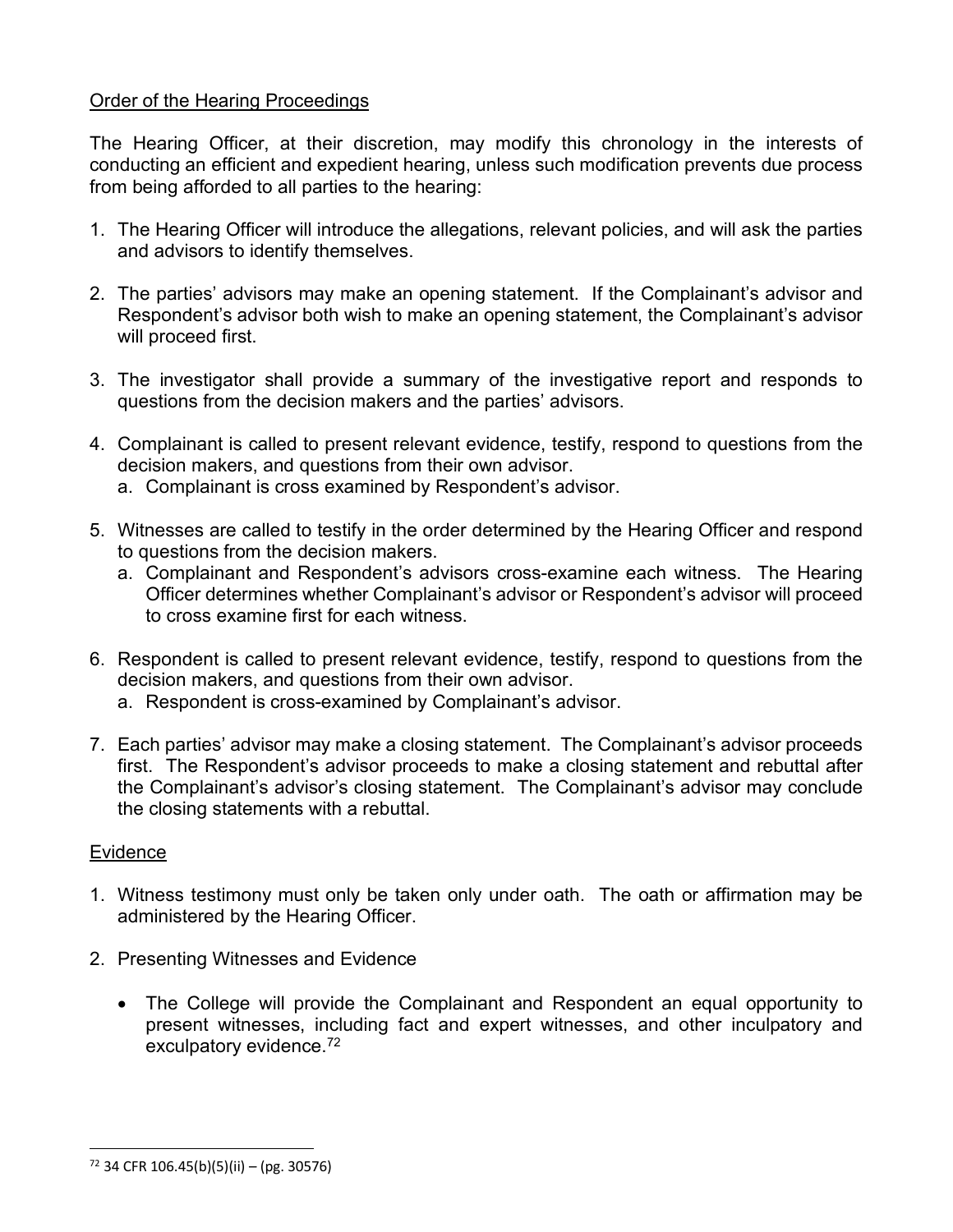- Parties shall have ten (10) business days prior to the hearing to review the investigation report.[73](#page-15-0) Parties may identify lists of witnesses and evidence from the investigation report that they would like the decision makers to consider during the hearing.<sup>[74](#page-15-1)</sup> The parties must submit witness lists and evidence lists to the Title IX Coordinator or designee no later than five (5) business days prior to the hearing. The Title IX Coordinator, or designee, shall distribute these documents to the decision makers and other party prior to the hearing.
- The decision makers may call witnesses and accept or reject evidence for consideration independent of the Complainant and Respondent.<sup>[75](#page-15-2)</sup>
- The Title IX Coordinator, or designee, shall invite the identified witnesses' presence at the hearing. However, witnesses, like parties, are not required to participate in the live hearing process.[76](#page-15-3)
- 3. The hearing need not be conducted according to the formal rules of evidence.<sup>[77](#page-15-4)</sup>
- 4. Only relevant evidence will be admissible during the hearing. Relevant evidence means evidence, including evidence relevant to the credibility of a party or witness, having any tendency in reason to prove or disprove any disputed fact material to the allegations under investigation.[78](#page-15-5)
- 5. The College shall permit each party's advisor to ask the other party and any witness relevant questions, including questions challenging credibility. Cross-examination must be conducted directly, orally, and in real time by the party's advisor and never by a party.<sup>79</sup>
	- If a party or witness does not submit to cross-examination at the live hearing, the Decision-Makers shall not rely on any statement of that party or witness in reaching a determination regarding responsibility.<sup>80</sup>
	- Before a Complainant, Respondent, or witness answers an advisor's question, the Hearing Officer will determine whether the question is relevant and explain any decision to exclude a question as not relevant. $81$  The Hearing Officer need not provide a lengthy or complicated explanation in support of a relevance determination.<sup>[82](#page-15-9)</sup>
		- $\circ$  If a party or witness disagrees with a relevance determination, that individual has the choice of either (1) abiding by the Decision-Makers' determination and answering the question or (2) refusing to answer the question and having all their testimony and any statements they made disregarded. $83$

<span id="page-15-0"></span> $73$  34 CFR 106.45(b)(5)(vii) – (pg. 30576)

<span id="page-15-1"></span> $74$  34 CFR 106 – (pg. 30331)

<span id="page-15-2"></span> $75$  34 CRR 106 – (pg. 30332)

<span id="page-15-3"></span> $76$  34 CFR 106.71(a) – (pg. 30578)

<span id="page-15-4"></span> $77$  34 CFR 106 – (pg. 30097)

<span id="page-15-5"></span><sup>78</sup> 34 CFR 106 – (pg. 30337)

<span id="page-15-6"></span> $79$  34 CFR 106.45(b)(6)(i) – (pg. 30577)

<span id="page-15-7"></span> $80$  34 CFR 106.45(b)(6)(i) – (pg. 30577)

<span id="page-15-8"></span> $81$  34 CFR 106.45(b)(6)(i) – (pg. 30577)<br> $82$  34 CFP 106 – (pg. 30343)

<span id="page-15-9"></span>

<span id="page-15-10"></span> $83$  34 CFP 106 – (pg. 30349)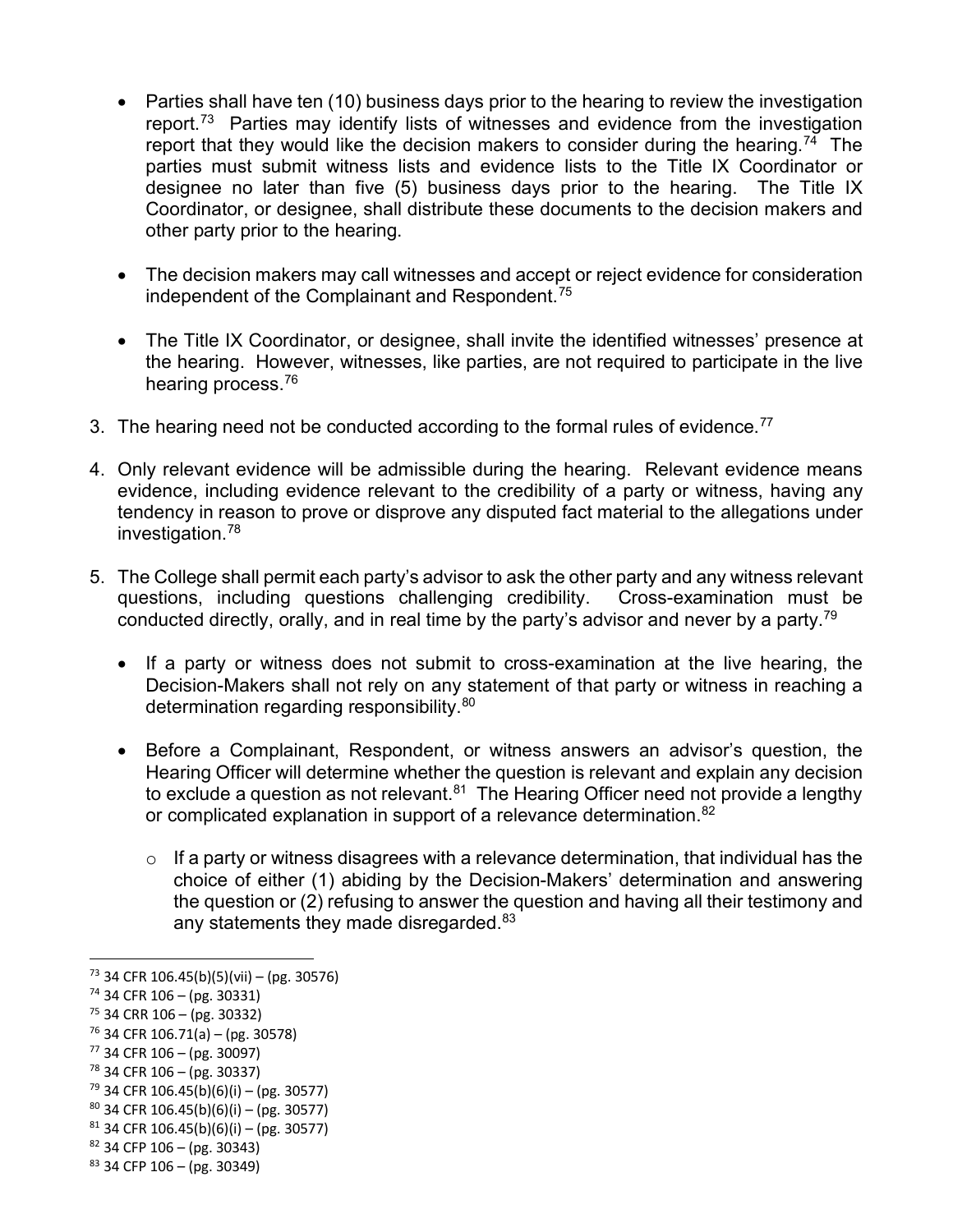- o The Decision-Makers cannot rely on the statements and/or testimony of a party or witness who has refused to answer a question the Decision-Makers had found relevant unless the Decision-Makers reconsiders and changes the ruling before reaching the determination of responsibility. If the Decision-Makers' changes the determination of relevance of an unanswered question, the Decision-Makers must explain the decision to reconsider the ruling in the written determination of responsibility.[84](#page-16-0)
- The Decision-Makers cannot draw an inference about the determination regarding responsibility based solely on a party's or witness's absence from the live hearing or refusal to submit to cross-examination or to answer any questions.<sup>[85](#page-16-1)</sup>
- 6. The Decision-Makers may also ask any party or witness questions. If a party or witness refuses to respond to a Decision-Makers' questions, the Decision-Makers are not precluded from relying on that party or witness's statements.<sup>[86](#page-16-2)</sup>

## Determinations of Responsibility

The Decision-Makers shall deliberate after the live hearing has concluded in a closed meeting. The discussion of the Decision-Makers shall be confidential and shall take place outside of the presence of the parties, advisors and witnesses. These deliberations shall not be recorded. The Decision-Makers shall reach a decision of responsibility or non-responsibility by the preponderance of the evidence standard, and will issue a written determination regarding responsibility<sup>87</sup>, no later than ten (10) business days after the date that the hearing ends.

In making a determination regarding responsibility, the Decision-Makers shall objectively evaluate all relevant evidence, including both inculpatory and exculpatory evidence. The Decision-Makers may not make credibility determinations based on an individual's status as a Complainant, Respondent, or witness.<sup>[88](#page-16-4)</sup> In evaluating the evidence, the Decision-Makers will use a preponderance of the evidence standard.<sup>[89](#page-16-5)</sup> Thus, after considering all the evidence, they will determine whether it is more likely than not that prohibited conduct occurred.

The written determination shall include the following  $90$ :

- Identification of the allegations potentially constituting Title IX sexual harassment as defined in these procedures;
- A description of the procedural steps taken from the receipt of the formal complaint through the determination, including who conducted the investigation and notifications to the parties. The determination will also state when and where the investigator interviewed parties and witnesses, site visits, and methods used to gather other evidence. Procedural section should also discuss the dates and how the parties were provided the opportunity to review

<span id="page-16-0"></span><sup>84</sup> 34 CFP 106 – (pg. 30343)

<span id="page-16-1"></span> $85$  34 CFR 106.45(b)(6)(i) – (pg. 30577) (see also 34 CFR 106 – pg. 30349)

<span id="page-16-2"></span><sup>86</sup> 34 CFR 106 – pg. 30349

<span id="page-16-3"></span> $87$  34 CFR 106.45(b)(7)(i) – (pg. 30577)

<span id="page-16-4"></span> $88$  34 CFR 106.45(b)(1)(ii) – (pg. 30575)

<span id="page-16-5"></span><sup>&</sup>lt;sup>89</sup> 34 CFR 106.45(b)(1)(vii) – (pg. 30575); California Education Code § 67386 (a)(3).<br><sup>90</sup> 34 CFR 106.45(b)(7)(ii) – (pg. 30577)

<span id="page-16-6"></span>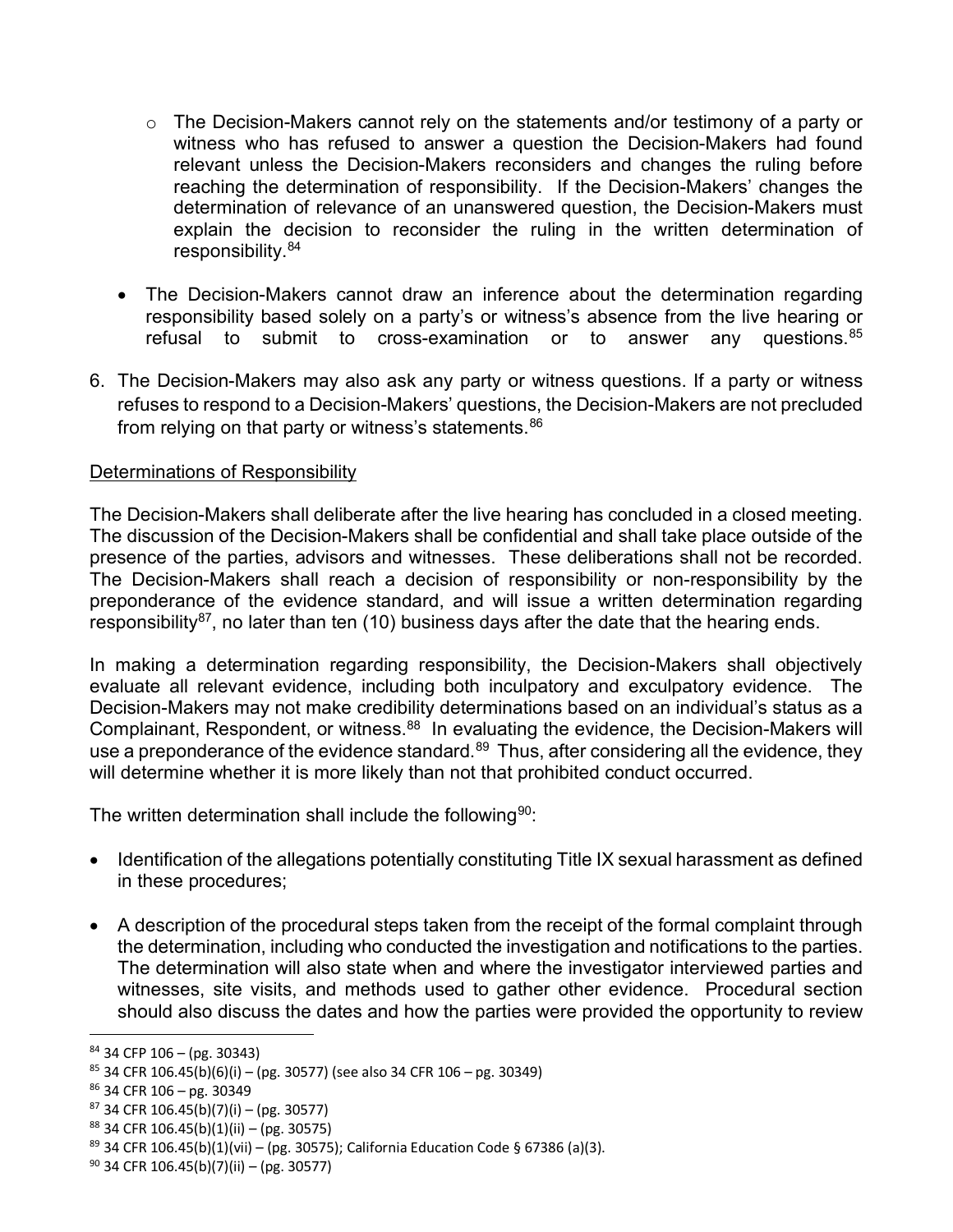and inspect evidence and the date(s) of the hearing. The procedural section should also identify who attended the hearing.

- Findings of fact supporting the determination. In doing so, the Decision-Makers will focus on analyzing the findings of fact that support the determination of responsibility or nonresponsibility;
- Conclusions regarding the application of the College's Policies and Procedures or relevant rules establishing cause for discipline to the facts;
- A statement of, and rationale for, the result as to each allegation, including a determination regarding responsibility, any disciplinary sanctions the Decision-Makers impose on the Respondent, and whether remedies designed to restore or preserve equal access to the College's education program or activity will be provided by the College to the Complainant. The College need not disclose to the Respondent remedies that do not impact the Respondent as part of the written determination; the College can inform the Respondent that it will provide remedies to the Complainant. However, the College will inform the Complainant of the sanctions against the Respondent; and
- The procedures and grounds for the Complainant and/or Respondent to appeal.

The College shall provide the Decision Makers' written determination to the parties simultaneously. The determination regarding responsibility becomes final either on the date that the College provides the parties with the written determination of the result of the appeal, if an appeal is filed, or if an appeal is not filed, the date on which an appeal would no longer be considered timely.[91](#page-17-0)

## Disciplinary Sanctions and Remedies

The College must have completed the Title IX grievance procedures (investigation, hearing, and any appeal, if applicable) before the imposing disciplinary sanctions or any other actions that are not supportive measures against a Respondent.<sup>[92](#page-17-1)</sup> If the Decision-Makers determines the Respondent was responsible for conduct that constitutes sexual harassment, the College shall take disciplinary action against the Respondent and any other remedial action it determines to be appropriate. The action will be prompt, effective, and commensurate with the severity of the offense.

Remedies for the Complainant might include, but are not limited to  $93$ .

- Providing an escort to ensure that the Complainant can move safely between classes and activities;
- Ensuring that the Complainant and Respondent do not attend the same classes or work in the same work area;
- Providing counseling services or a referral to counseling services;

<span id="page-17-0"></span> $91$  34 CFR 106.45(b)(7)(iii) – (pg. 30577)

<span id="page-17-1"></span> $92$  34 CFR 106.44(a) – (pg. 30574)

<span id="page-17-2"></span> $93$  34 CFR 106.45(b)(1)(vi) – (pg. 30575);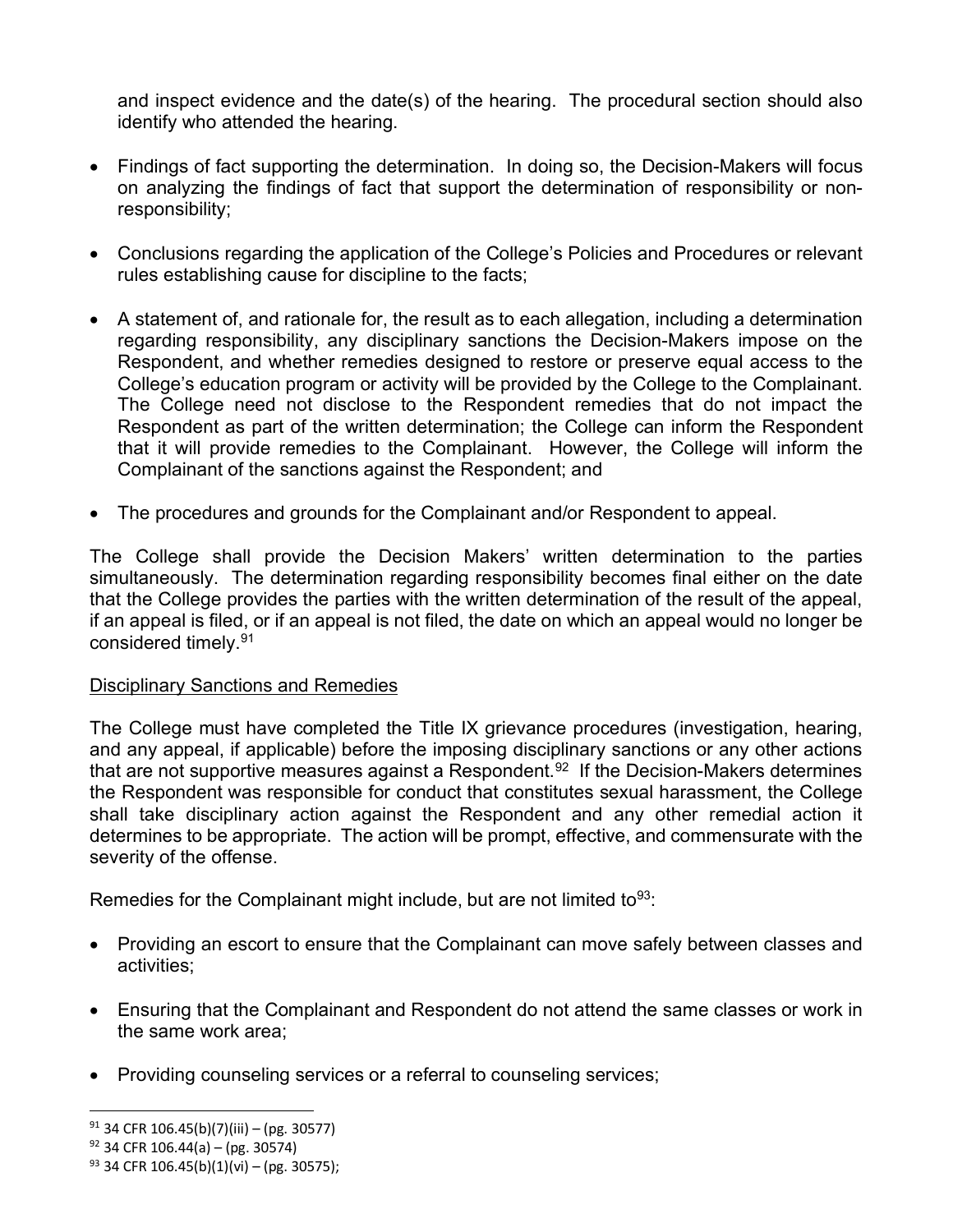- Providing medical services or a referral to medical services;
- Providing academic support services, such as tutoring;
- Arranging for a student Complainant to re-take a course or withdraw from a class without penalty, including ensuring that any changes do not adversely affect the Complainant's academic record; and
- Reviewing any disciplinary actions taken against the Complainant to see if there is a causal connection between the harassment and the misconduct that may have resulted in the Complainant being disciplined.

Possible disciplinary sanctions for students include, but are not limited to, written or verbal reprimand, training or counseling, non-academic probation, suspension, and expulsion. Possible disciplinary sanctions for employee Respondents include, but are not limited to, written or verbal reprimand, required training or counseling, reduction in pay, demotion, suspension, or discharge. [94](#page-18-0)

## Appeal of Dismissal of a Formal Complaint or of the Determination of Responsibility

A Complainant or Respondent may appeal (1) the College's determination regarding responsibility, or (2) the dismissal of a formal complaint or any allegations.<sup>95</sup> A Complainant or Respondent must submit a written appeal<sup>[96](#page-18-2)</sup> within fifteen (15) calendar days from the date of the notice of outcome of determination of responsibility or from the date of the College's notice of dismissal of a formal complaint or any allegations.

## Grounds for Appeal

The Vice President, Human Resources, will serve as the Appeal Decision-Maker. In filing an appeal of the College's determination regarding responsibility or the College's dismissal of a formal complaint, the party must state the grounds for appeal and a statement of facts supporting those grounds. The grounds for appeal are as follows:

- A procedural irregularity affected the outcome  $97$ ;
- New evidence was not reasonably available at the time the College's determination regarding responsibility or dismissal was made, and this new evidence could affect the outcome<sup>98</sup>; or
- The College's Title IX Coordinator, investigators, or Decision-Makers had a conflict of interest or bias for or against Complainants or Respondents generally or the individual Complainant or Respondent that affected the outcome.<sup>[99](#page-18-5)</sup>

<span id="page-18-0"></span><sup>94</sup> 34 CFR 106.45(b)(1)(vi) – (pg. 30575);

<span id="page-18-1"></span> $95$  34 CFR 106.45(b)(8)(i) – (pg. 30577)

<span id="page-18-2"></span> $96$  34 CFR 106.45(b)(8)(iii)(D) – (pg. 30578)

<span id="page-18-3"></span> $97$  34 CFR 106.45(b)(8)(i)(A) – (pg. 30577)

<span id="page-18-4"></span><sup>98</sup> 34 CFR 106.45(b)(8)(i)(B) – (pg. 30577)

<span id="page-18-5"></span> $99$  34 CFR 106.45(b)(8)(i)(C) – (pg. 30577)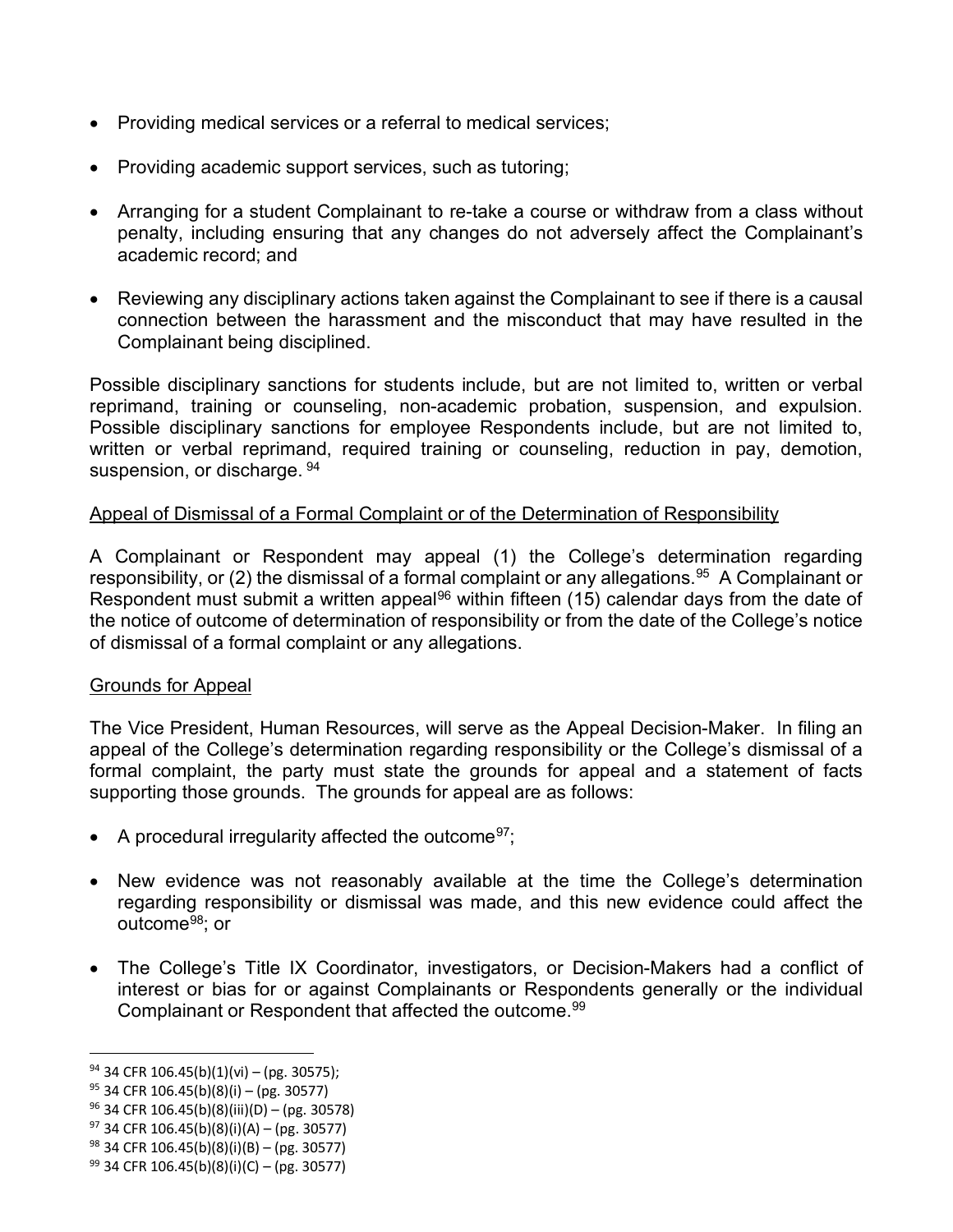## Appeal Procedure

After receiving a written request for an appeal from either the Complainant or Respondent, the College will:

- Notify the other party in writing<sup>[100](#page-19-0)</sup> within five (5) business days of receiving a party's appeal and include a copy of the written appeal, and
- Allow the non-appealing/responding party fifteen (15) calendar days from the date of the College's notice of the appeal to submit a written response.<sup>[101](#page-19-1)</sup>

The Appeal Decision-Maker will issue a written decision on whether to grant or deny the appeal and the rationale for the decision within ten (10) business days after the response to the appeal.<sup>102</sup> The College will provide notice of the written decision simultaneously to both parties[.103](#page-19-3)

The Appeal Decision-Maker may extend or otherwise modify the deadlines provided above.<sup>[104](#page-19-4)</sup> Either party may seek an extension by submitting a written request to the Appeal Decision-Maker explaining the need for the extension and the proposed length of the extension. The Appeal Decision-Maker will respond to the request within five (5) business days in writing and will inform the parties simultaneously whether the extension is granted.

#### Informal Resolution

The College may provide the parties with the opportunity to participate in an informal resolution process, including mediation, at any time prior to reaching a determination regarding responsibility.

The College shall provide the Complainant and Respondent written disclosure of the allegations, the requirements of the informal resolution process including the circumstances under which it precludes the parties from resuming a formal complaint arising from the same allegations, and any consequences resulting from participating in the informal resolution process, including the records that will be maintained or could be shared.

The College must obtain the parties' voluntary, written consent to the informal resolution process. If the parties reach an agreement, the College does not have to complete a full investigation and adjudication of a report of sexual harassment. At any time prior to agreeing to a resolution, any party has the right to withdraw from the informal resolution process and resume the Title IX grievance process with respect to the formal complaint.

The informal resolution process is not available to resolve allegations that an employee sexually harassed a student.

<span id="page-19-0"></span> $100$  34 CFR 106.45(b)(8)(iii)(A) – (pg. 30578)

<span id="page-19-1"></span> $101$  34 CFR 106.45(b)(8)(iii)(D) – (pg. 30578)

<span id="page-19-2"></span><sup>102</sup> 34 CFR 106.45(b)(8)(iii)(E) – (pg. 30578)

<span id="page-19-3"></span> $103$  34 CFR 106.45(b)(8)(iii)(F) – (pg. 30578)

<span id="page-19-4"></span> $104$  34 CFR 106.45(b)(1)(v) – (pg. 30575)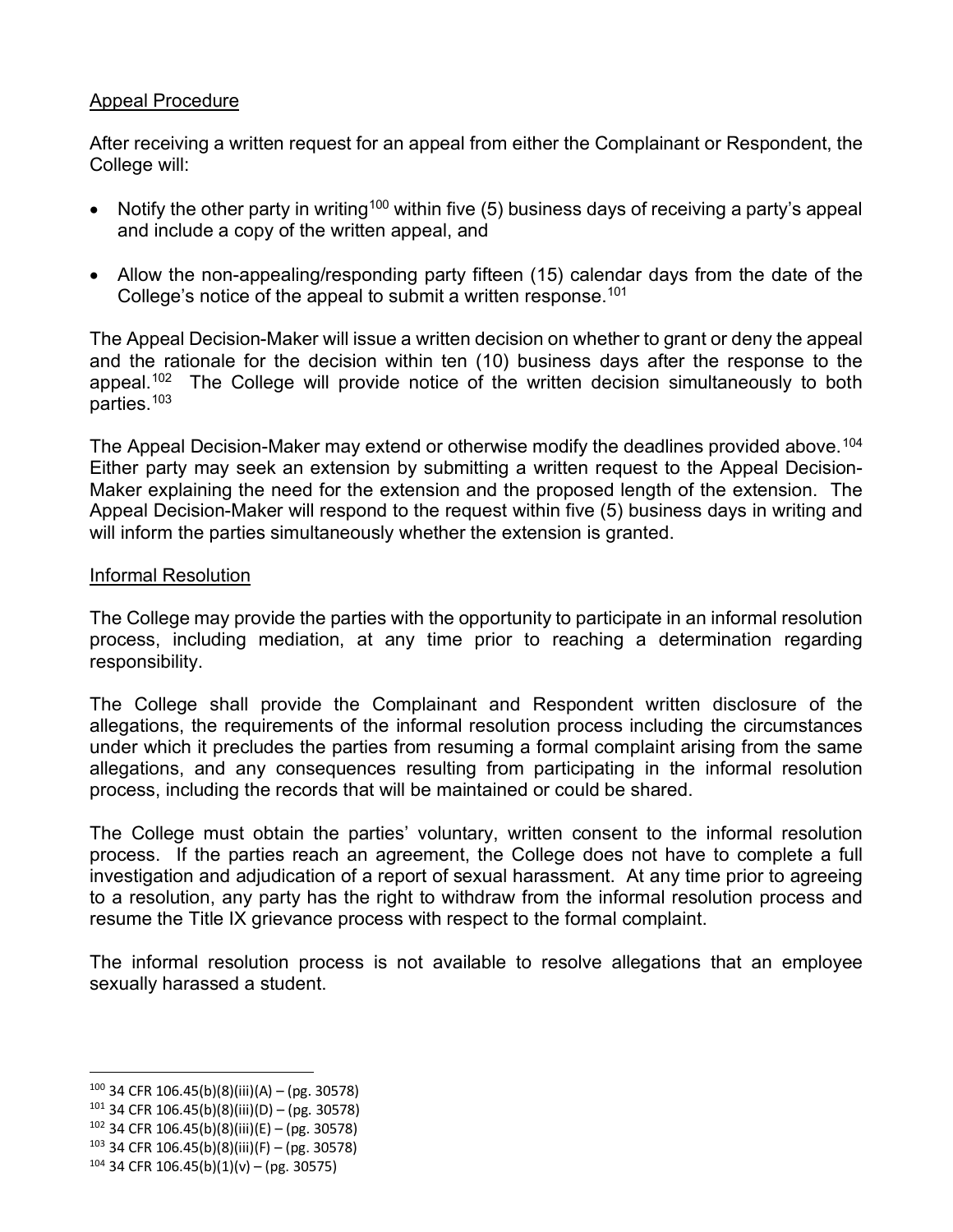## Retaliation Prohibited

The College prohibits any intimidation, threats, coercion, or discrimination against any individual who made a report or complaint of prohibited conduct, testified, assisted, or participated or refused to participate in any manner in a Title IX investigation, proceeding, or hearing. Individuals who experience retaliation may file a complaint using the formal complaint process described above.

## Dissemination of Policy and Procedures

The College shall provide its policy and procedures related to Title IX on its website and in each handbook or catalog provided to applicants for admission and employment, students, employees, and all unions or professional organizations holding collective bargaining with the College.[105](#page-20-0)

## **Training**

The College shall provide training to Title IX Coordinators, investigators, Decision-Makers, and any individual who facilitates an informal resolution process on the definition of sexual harassment, the scope of the College's education program or activity, how to conduct an investigation and the Title IX grievance process including hearings, appeals, and informal resolution processes, as applicable, and how to serve impartially, including by avoiding prejudgment of the facts at issue, conflicts of interest, and bias.<sup>106</sup> Any materials used to train the College's Title IX Coordinator, investigators, Decision-Makers, and any person who facilitates an informal resolution process, shall not rely on sex stereotypes and must promote impartial investigations and adjudications of formal complaints of sexual harassment.<sup>[107](#page-20-2)</sup>

## Training shall be provided as follows:

- At least nine (9) hours of training selected by the Title IX Coordinator for the Title IX Coordinator, investigators, Decision-Makers, and any individual who facilitates an informal resolution process;
- At least nine (9) hours of training to Decision-Makers prior to serving on a hearing panel and at least two (2) hours of refresher training to Decision-Makers who return to the pool in consecutive years.

## File Retention

The College will retain on file for a period of at least seven years after closing the case copies  $of<sup>108</sup>$  $of<sup>108</sup>$  $of<sup>108</sup>$ :

- The original report or complaint;
- Any actions taken in response to the complaint, including supportive measures;

<span id="page-20-0"></span> $105$  34 CFR 106.8(b)(2)(i) – (pg. 30573)

<span id="page-20-1"></span> $106$  34 CFR 106.45(b)(1)(iii) – (pg. 30575)

<span id="page-20-2"></span> $107$  34 CFR 106.45(b)(10)(i)(D) – (pg. 30578)

<span id="page-20-3"></span> $108$  34 CFR 106.45(b)(10)(ii) – (pg. 30578)